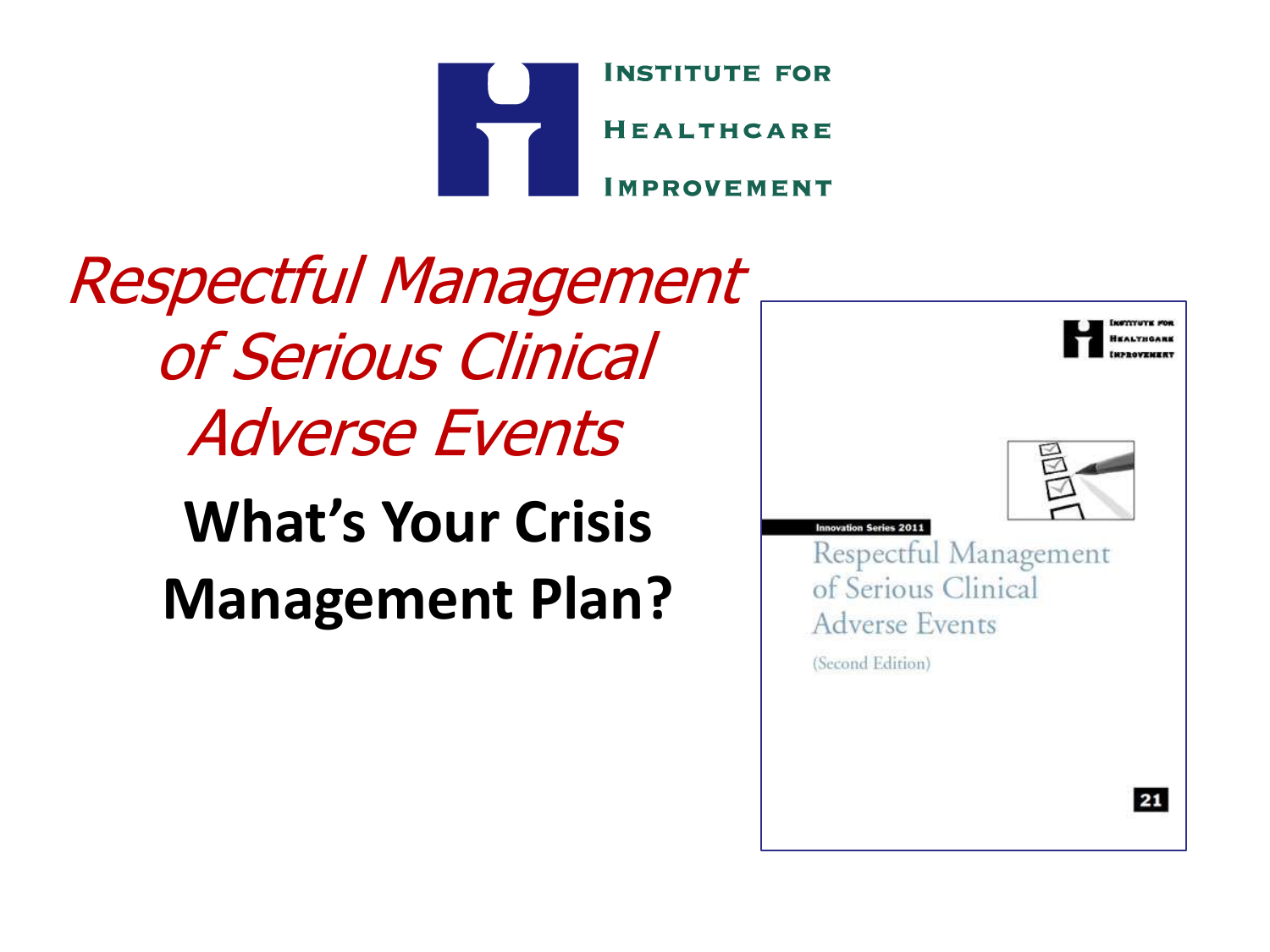## **Outline**

- 1. Goals of the White Paper
- 2. Response to Release and Content
- 3. The Content
	- 1. Realities of Practice
	- 2. Organizational Culture of Safety
	- 3. The Crisis Management Team and Plan
	- 4. The Prioritized Organizational Response
	- 5. Reimbursement and Compensation
	- 6. What to Do With a Crisis and No Plan
- 4. Moving Forward: Version 2

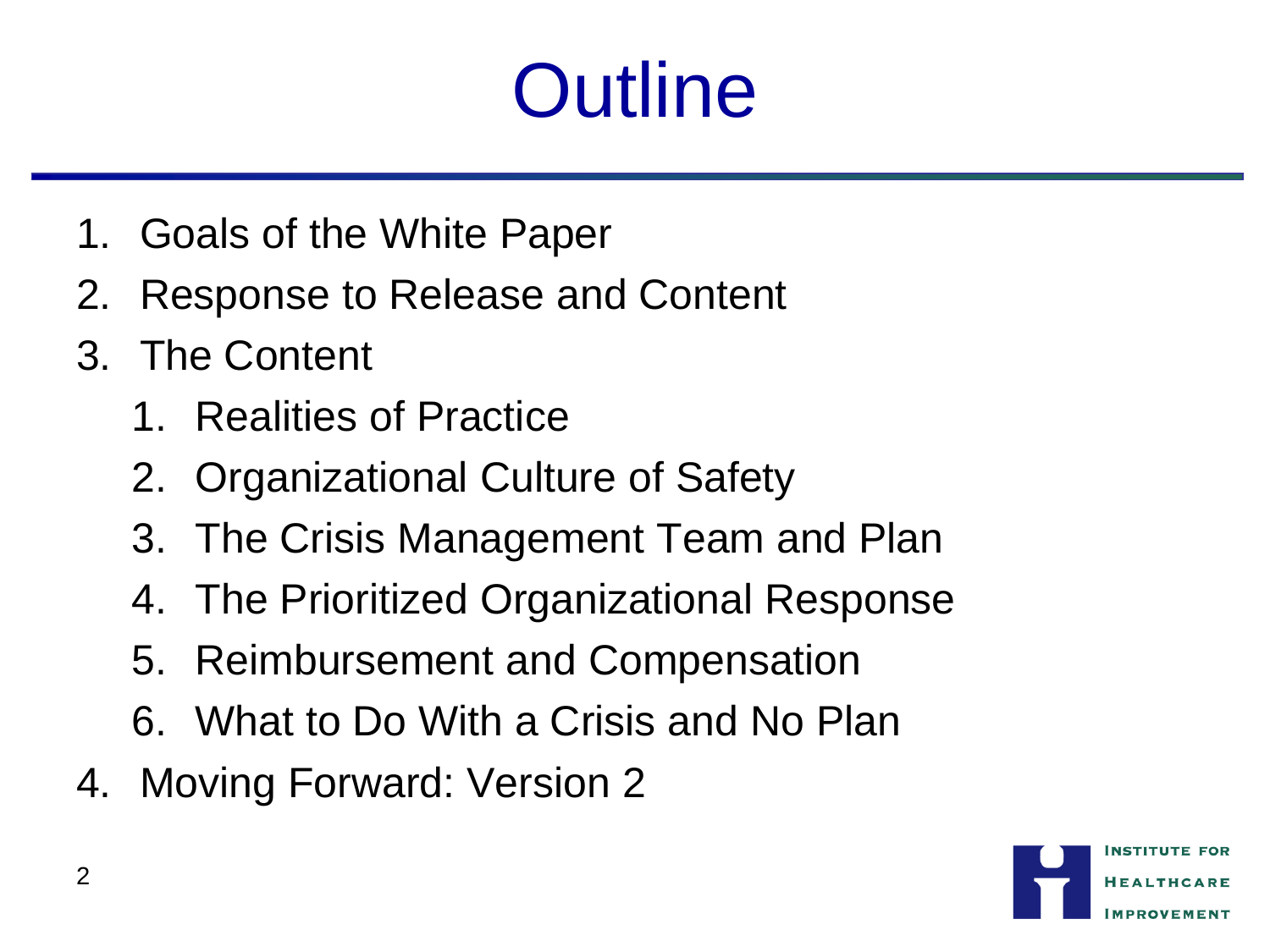## Goals of IHI White Paper

- Encourage and help organizations assemble clinical crisis management plans BEFORE they need to use them;
- Provide an approach to integrate these plans into organizations' culture of quality and safety, with a particular focus on patient- and family-centered care and fair and just practice for staff; and
- Provide organizations with a concise, practical resource to inform their efforts in the absence of an organizational clinical crisis plan and/or culture of quality and safety.

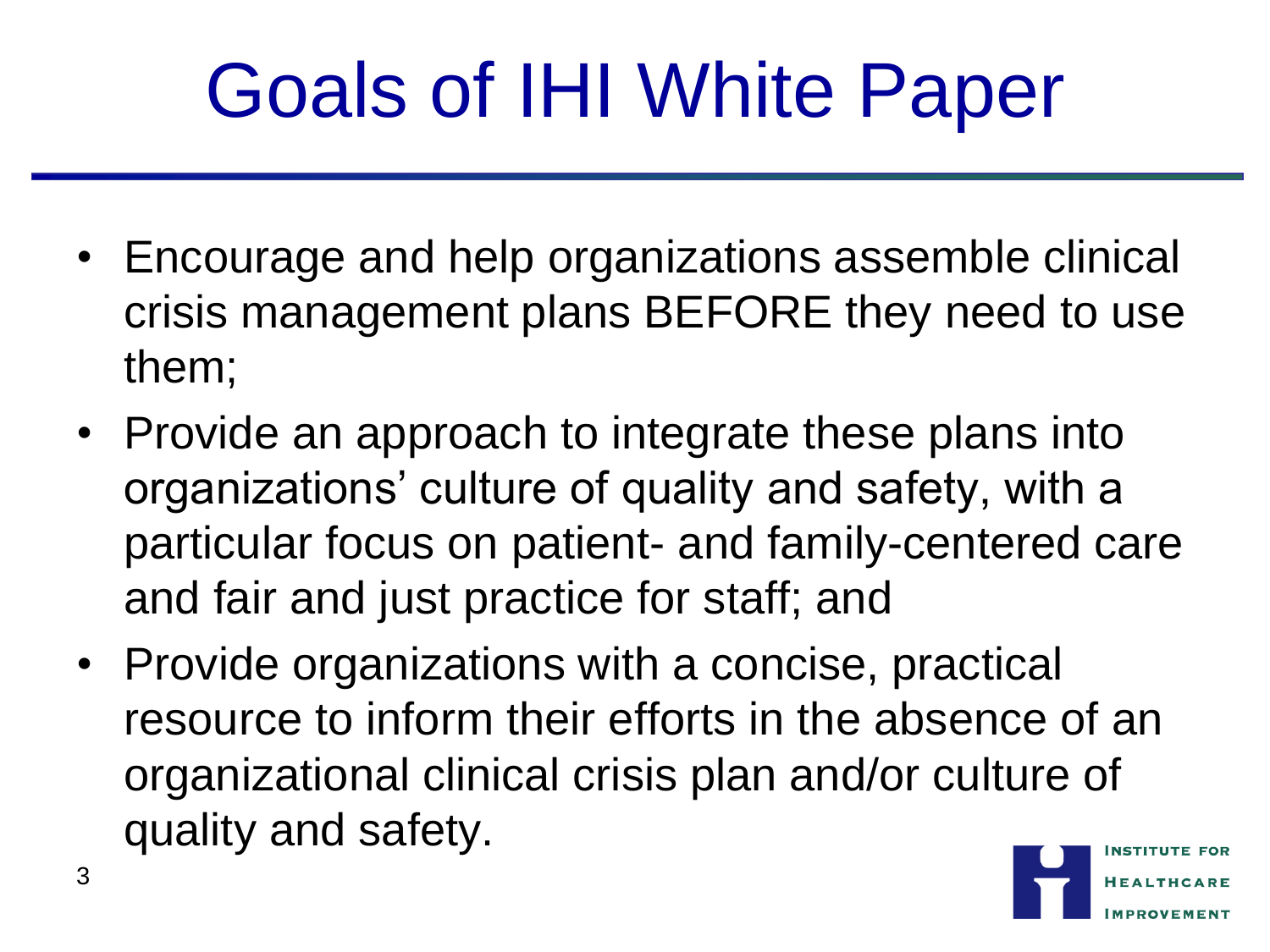#### Response to October 2010 Release

- Affirmed and interested:
	- ─ 34,000 visits to content, 11,000 downloads
	- ─ 6,000 web links to content
	- ─ Presentations, endorsement, and use
- Recommendations to strengthen
	- ─ Compassion, empathy
	- ─ Reimbursement and compensation
- Challenges in implementation
	- ─ Legal considerations, "trump card"
	- ─ Dealing with "someone else's" error
- $_4$   $-$  Lack of organizational attention

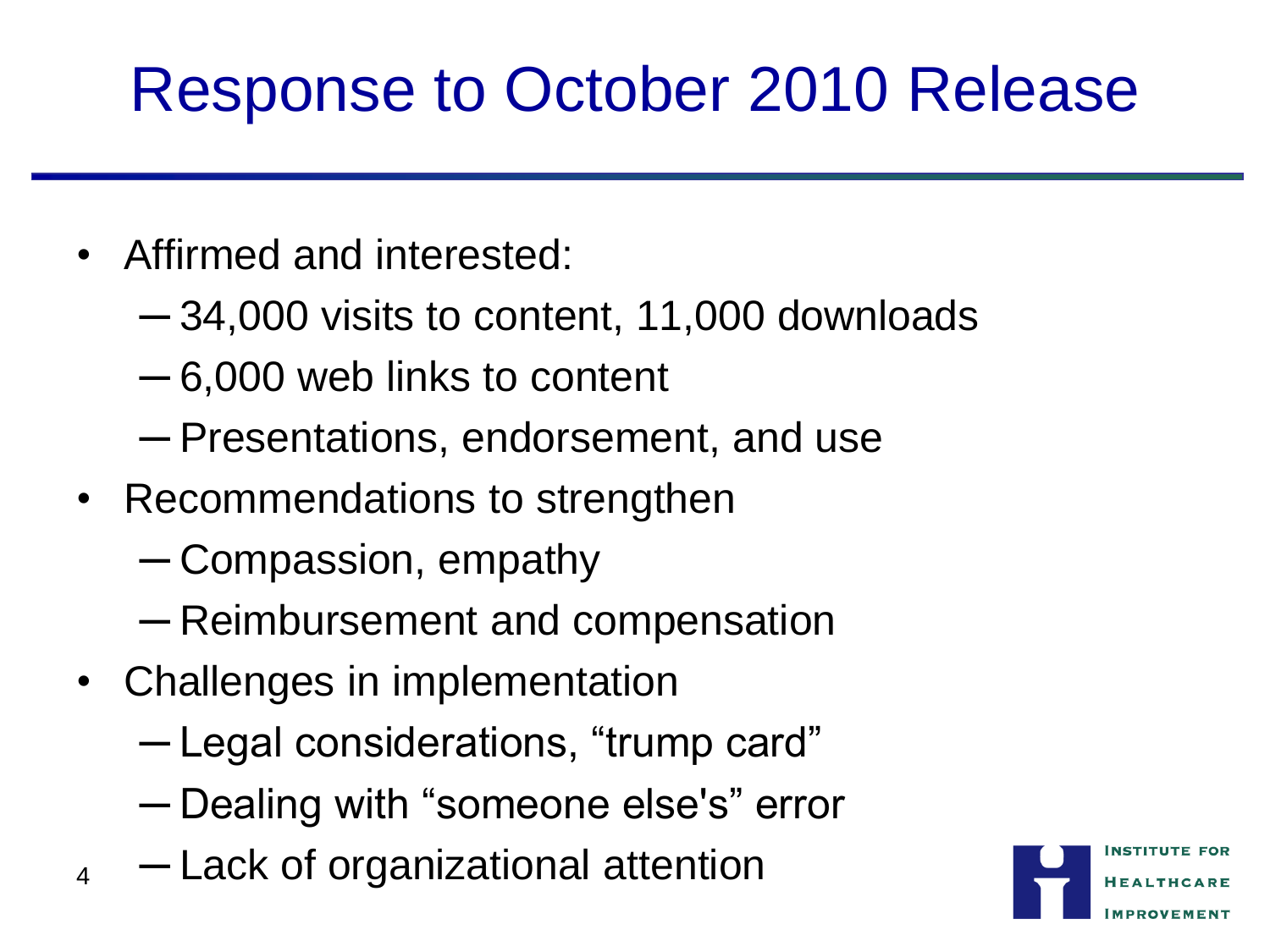

*"You just heard at this morning's CEO leadership huddle that a 40-year-old father of five children died in the Surgical ICU last night, hours after receiving medication intended for another patient. Everyone is upset. Questions are flying around the hospital: What does the family know? Who did it? What happened? What can we say? Would the patient have died anyway (he was very sick)? Has anyone gone to the press?"*

Talk to your neighbor for a few minutes. What would happen at your organization?

5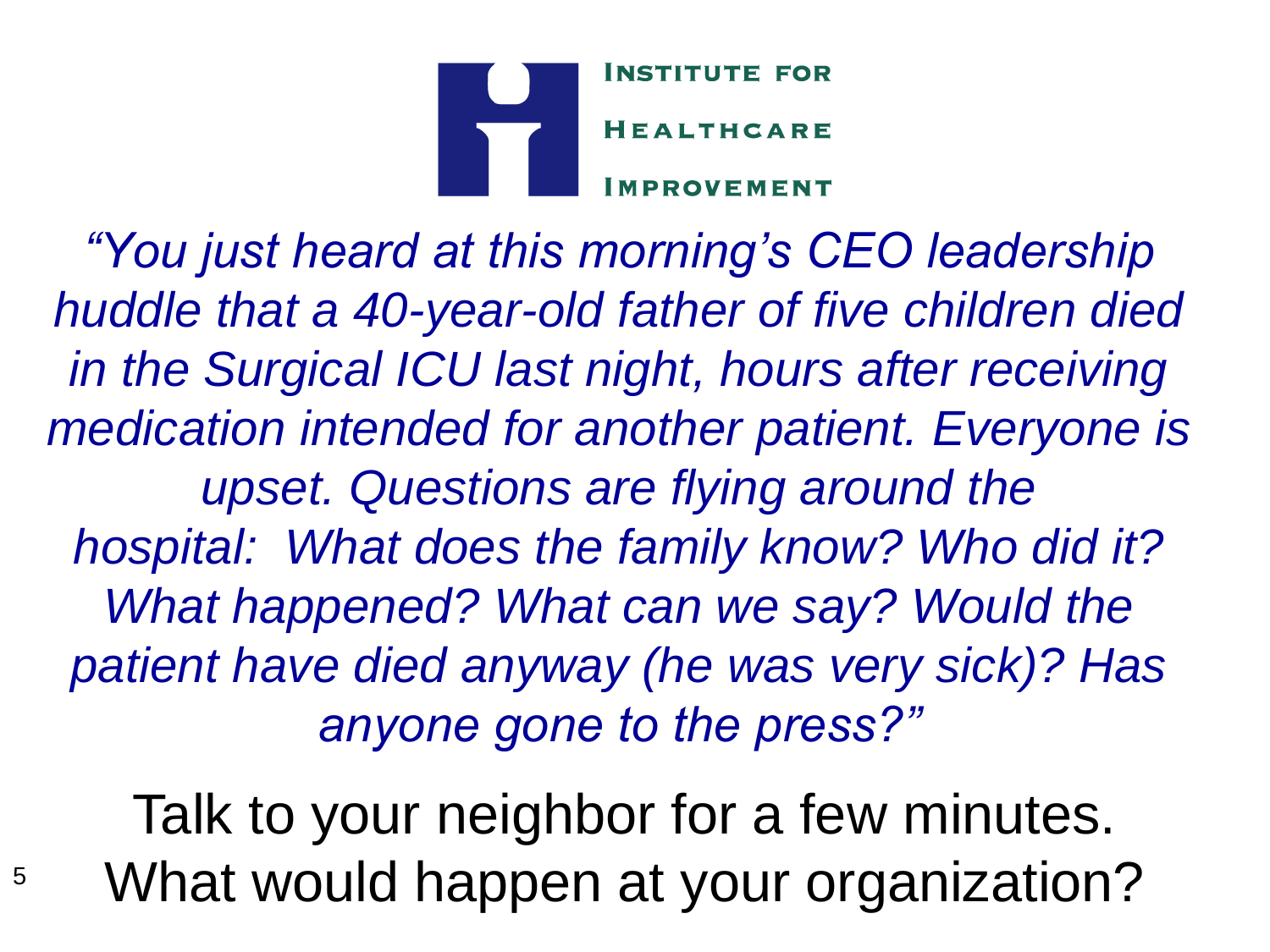Realities of a Large Complex Imperfect Organization

- Preventable serious harm
- Fatal rare complication
- Violent crime
- Fire
- Drug diversion
- Identity theft
- Other breaches, etc.

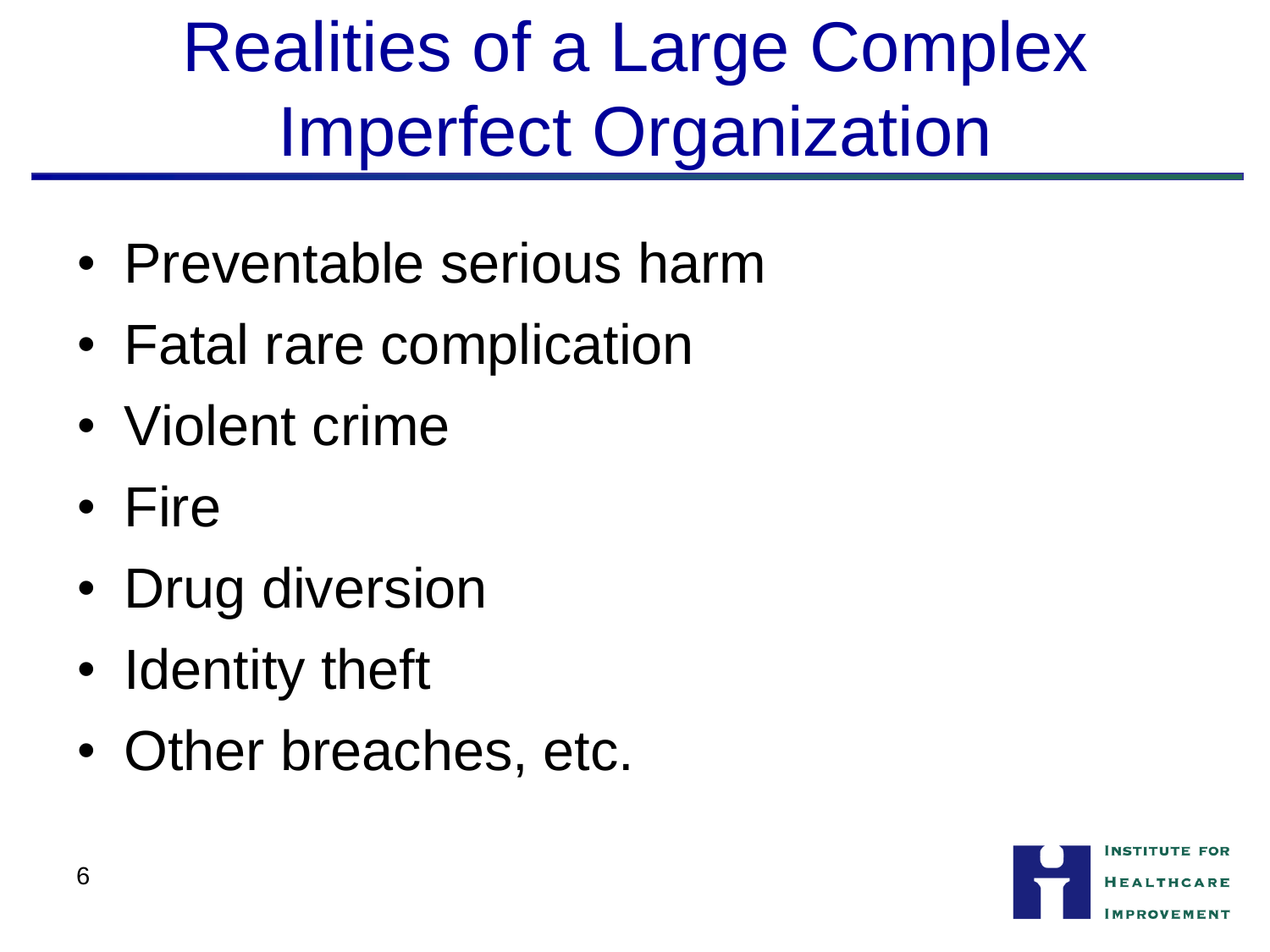# Breaking A No-Win Cycle

- Serious clinical adverse event occurs.
- Organization is not transparent
- People close to the incident contact media.
- Media contacts the organization, gets "no comment," or incorrect or superficial information.
- Media go looking everywhere for any information
- Information is supplied by people who really don't know
- All parties are further traumatized by the strident, inaccurate media attention.
- The organization's response becomes as big a story

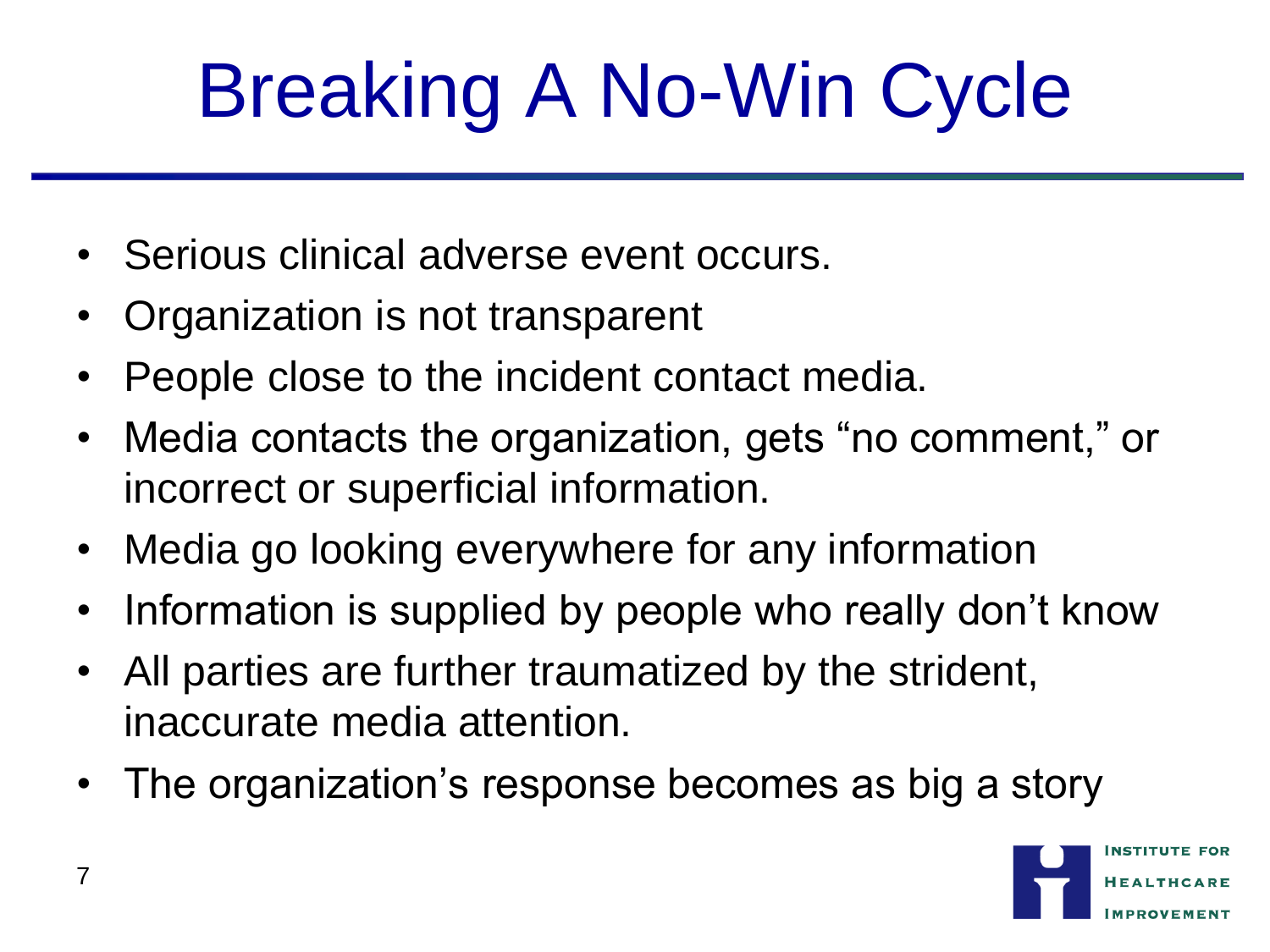## Serious Clinical Event Defined

- Serious harm, potential serious harm, death, or a clear or present danger to one or more patients and/or to a community (psychological and physical)
- Possible definitions include but not limited to:
	- ─ Harm categories G, H, and I, as measured by the NCC MERP harm index.
	- ─ Sentinel events as defined by Joint Commission
	- ─ The National Quality Forum Serious Reportable Events as a baseline list of serious clinical events.
	- ─ HPI Safety Event Classification .
- Harm is usually, **but not exclusively,** preventable.

8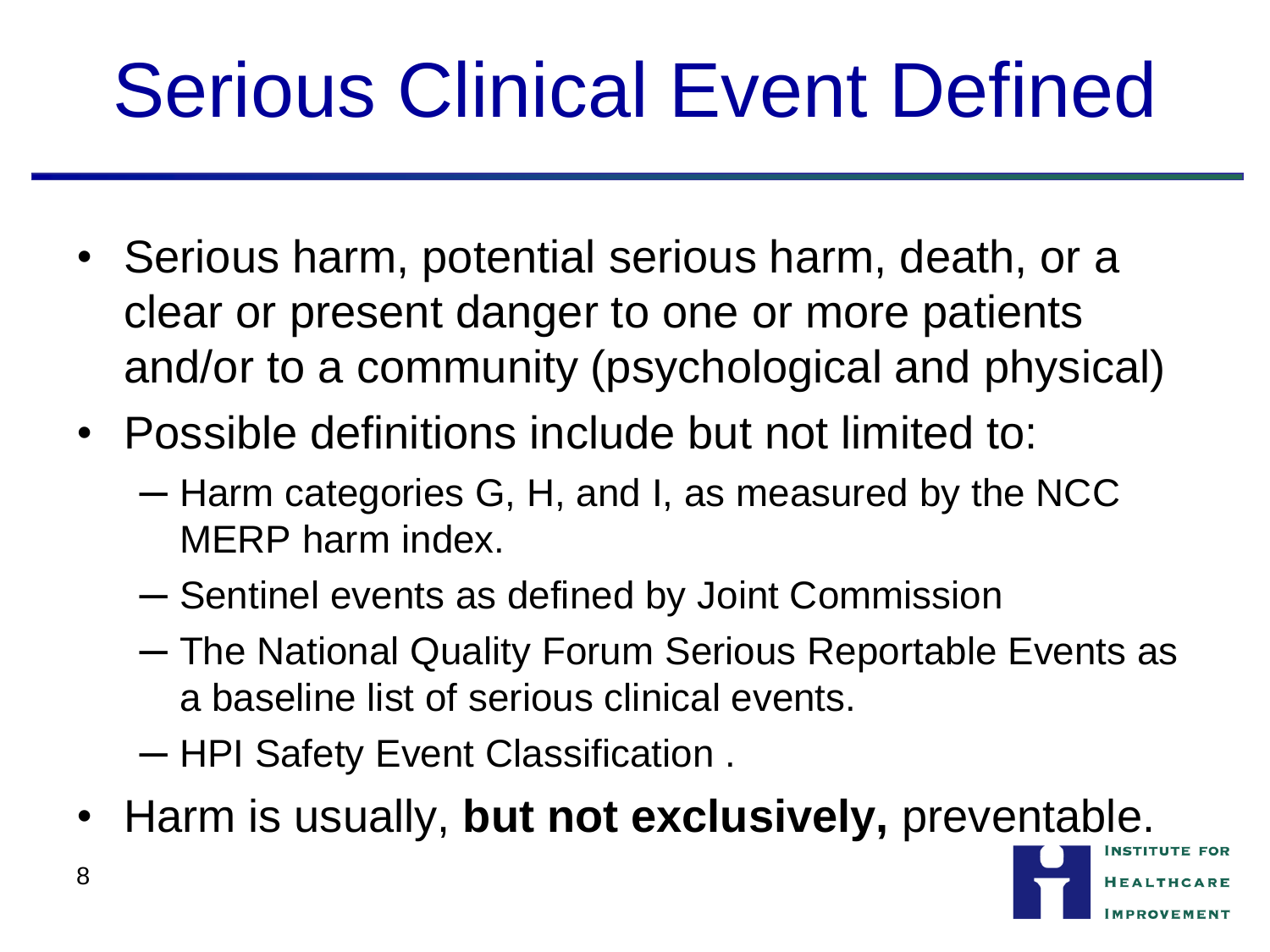

### The call to IHI…and many others.

*"We've just had a terrible error in the ICU. A patient died who shouldn't have. What should we do?"*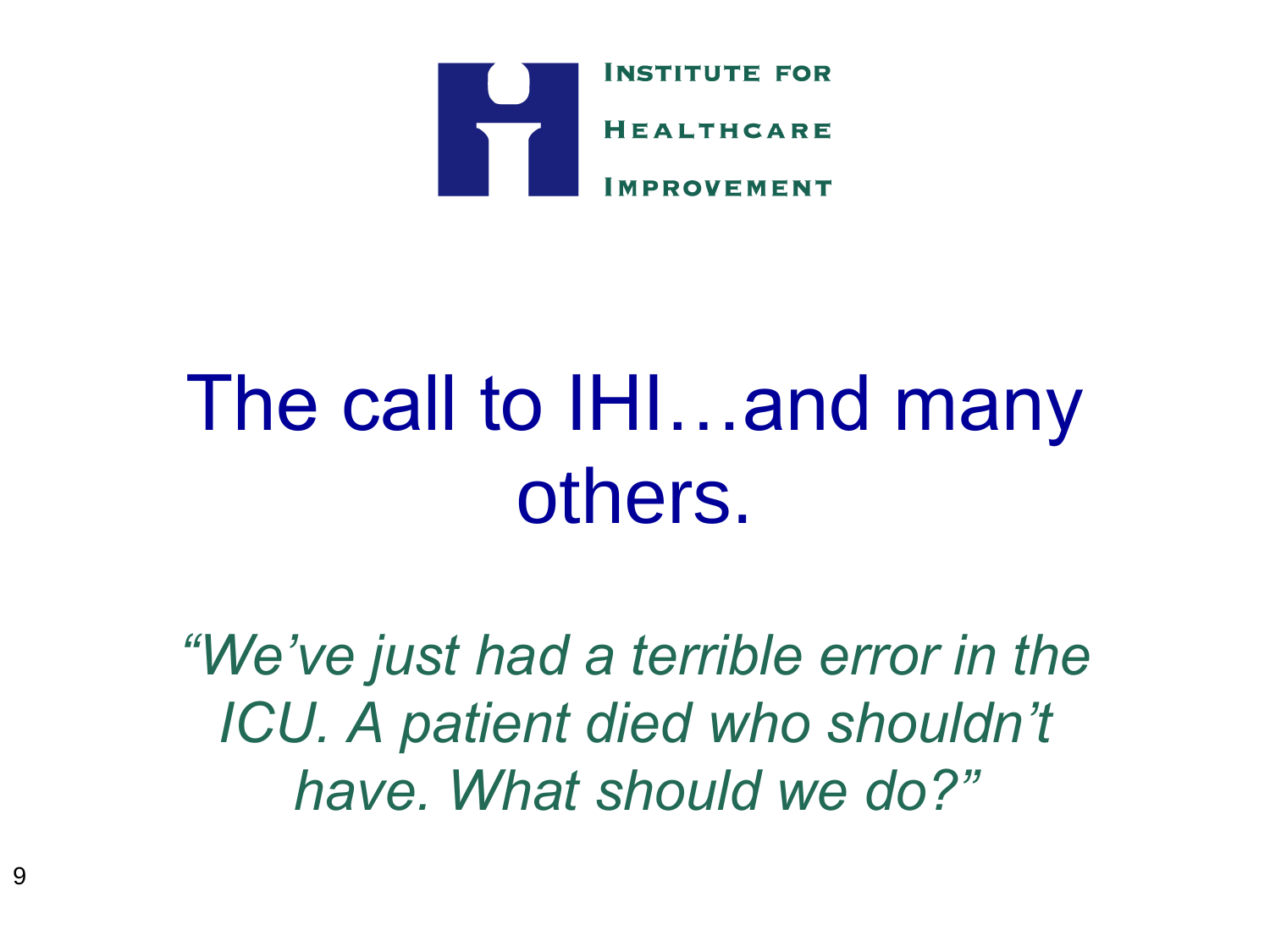## How To Respond?

- What should we do?
	- ─First hour, day, week, month
	- ─Moving forward
- Who should do it?
- What should we say, and to whom?
- Whose problem is this?

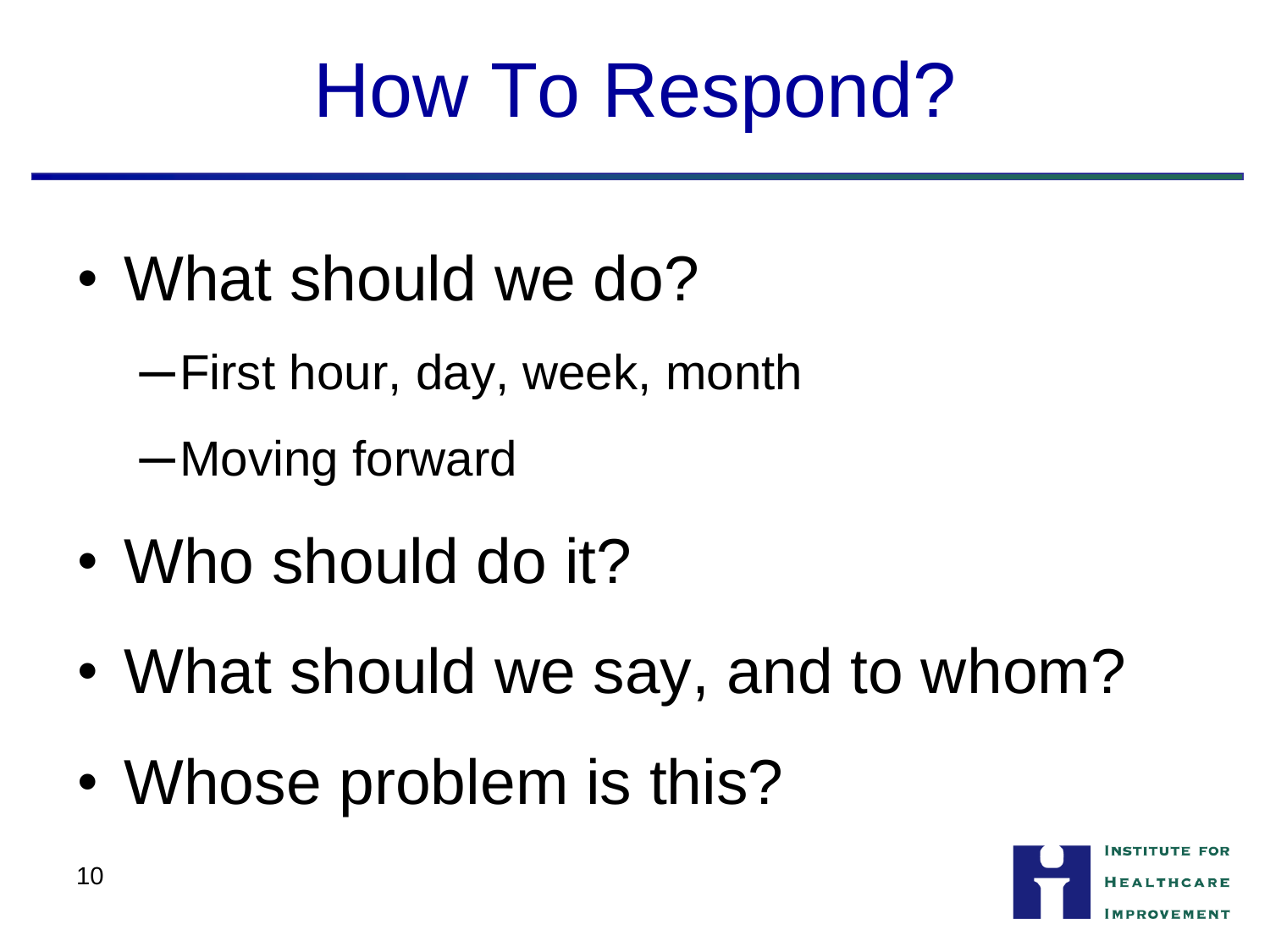### The Burden of the "Call"

- Devastation of the person calling
- Similarities of the stories
- Working with a blank sheet of paper
- Highly reactive, unbalanced response, and
- Underestimating the potential harm to all.

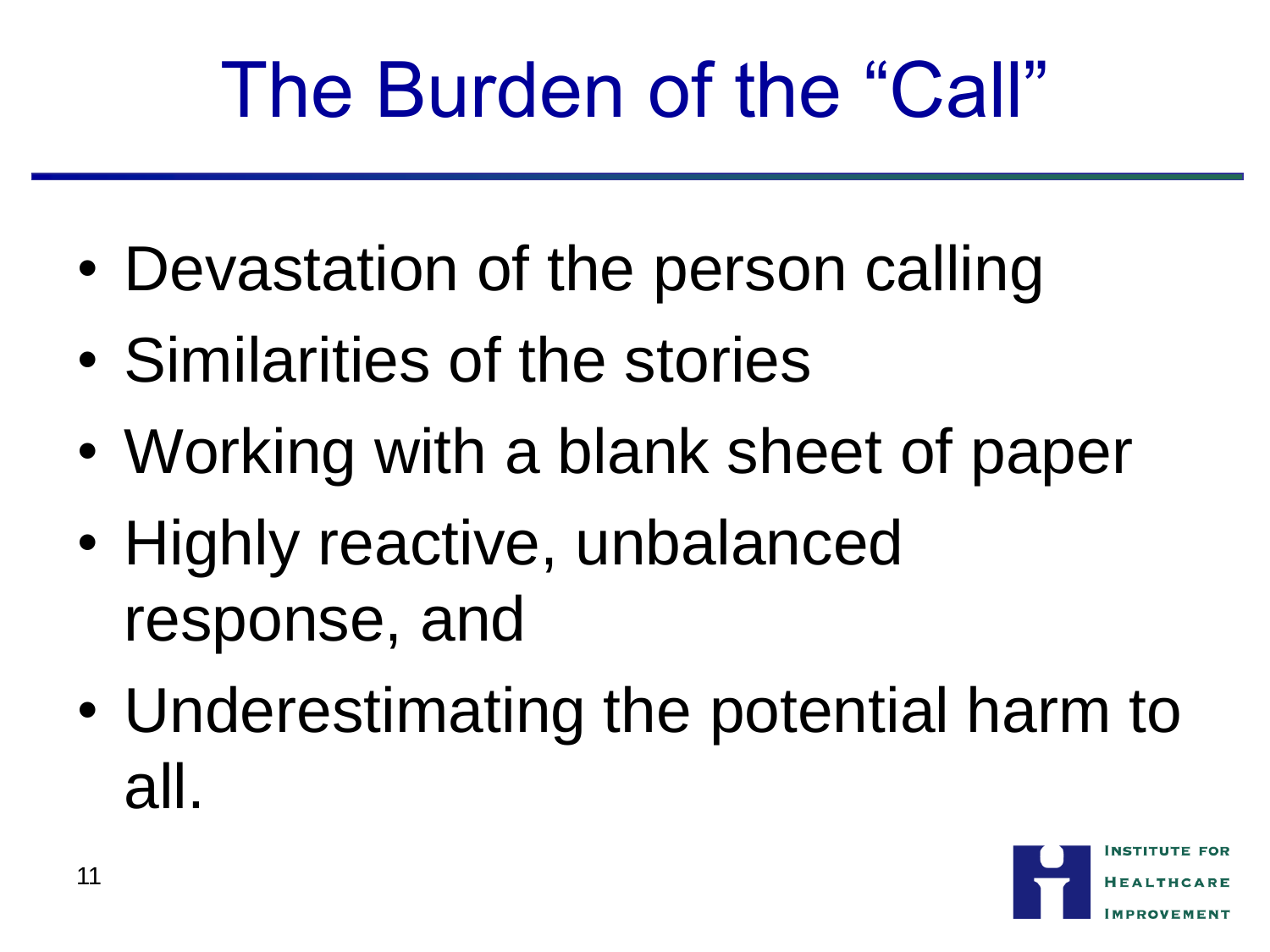

## Every event is different, just as every care giver, every patient, every family member is different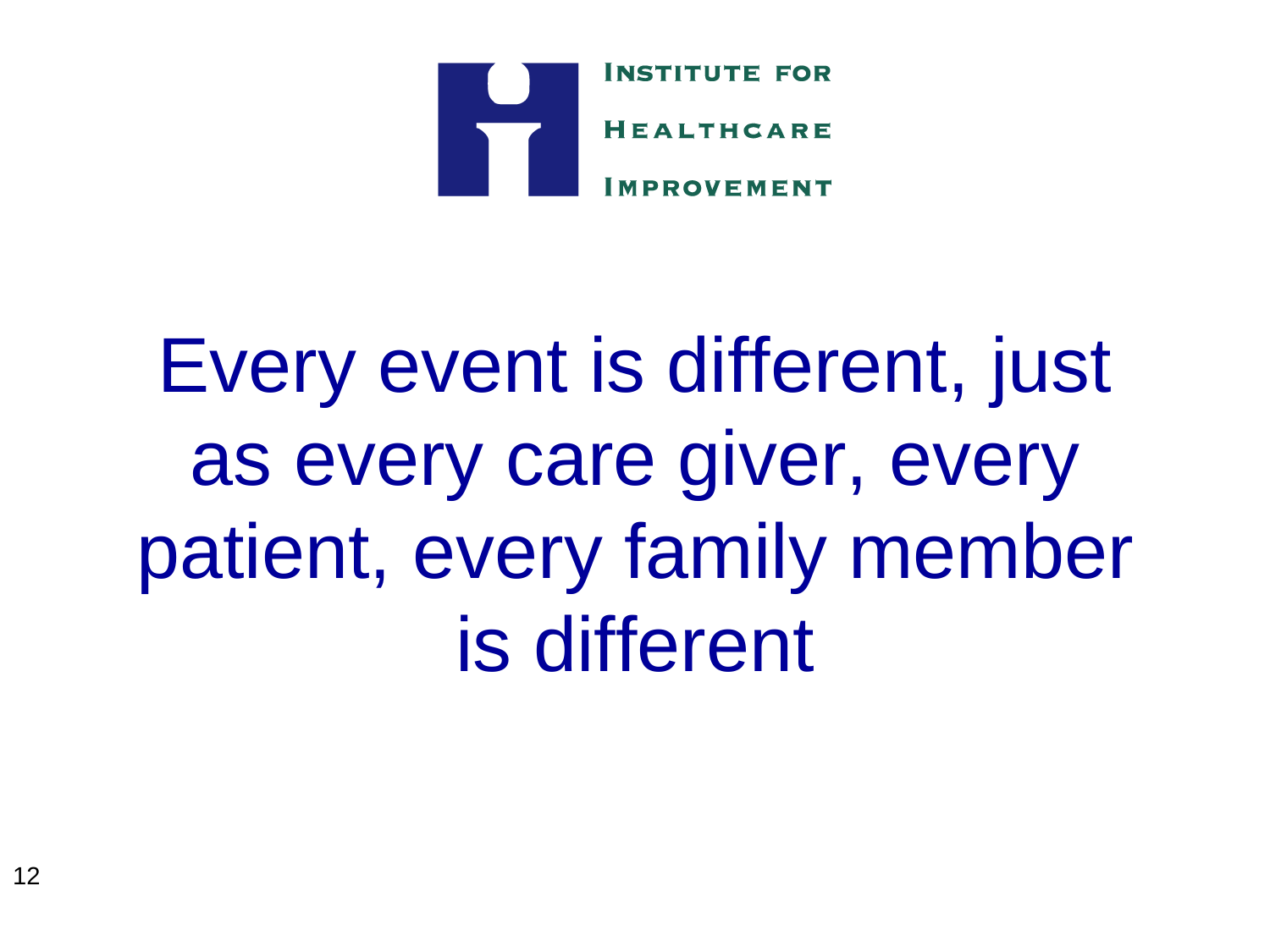# In Summary, Crisis Management Steps

- 1. Avoid the crisis
- 2. Prepare to manage the crisis
- 3. Recognize the crisis
- 4. Contain the crisis
- 5. Resolve the crisis
- 6. Profit (by learning) from the crisis

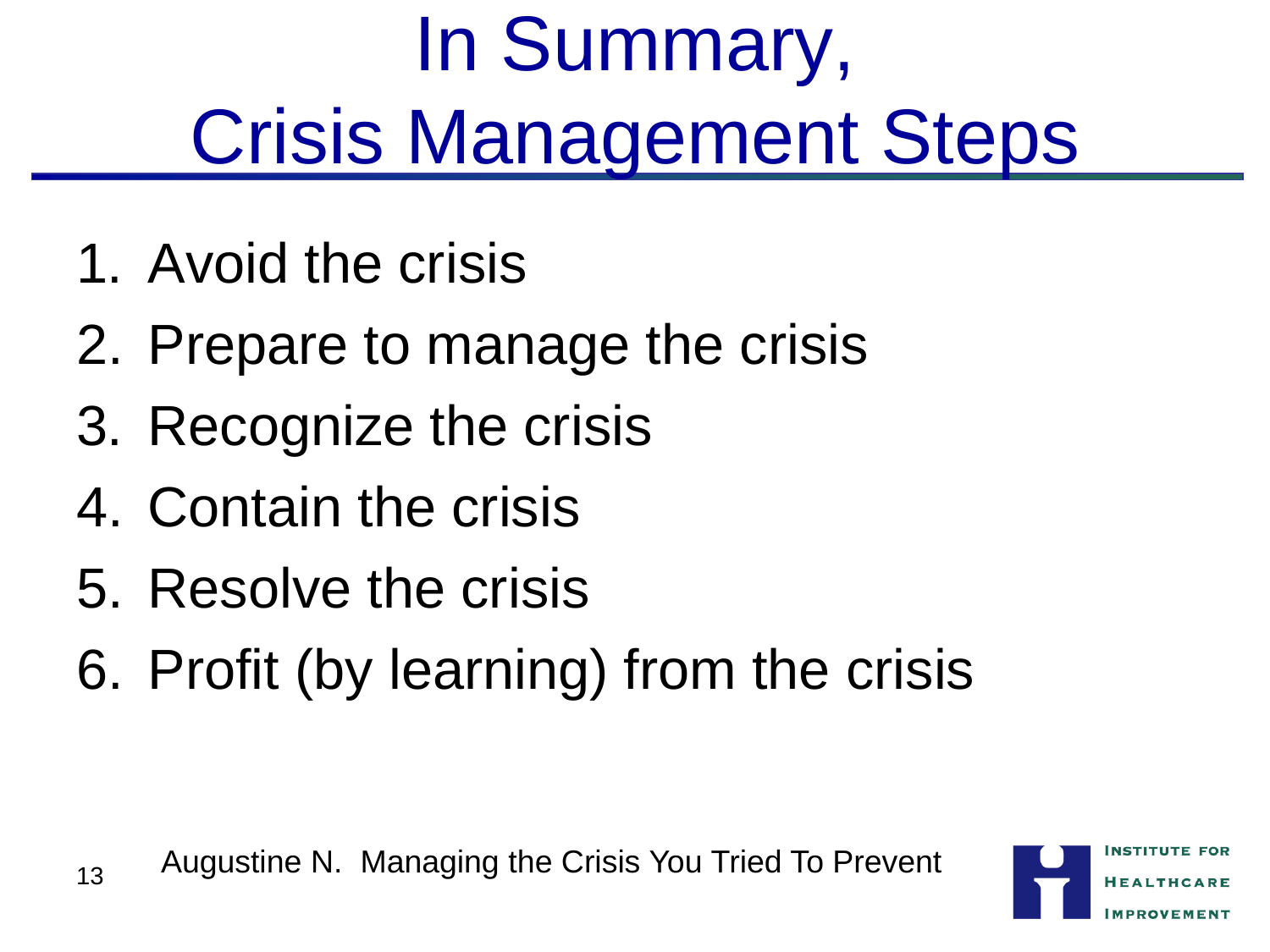

### Avoid the Crisis

*Leadership and a Culture of Quality and Safety*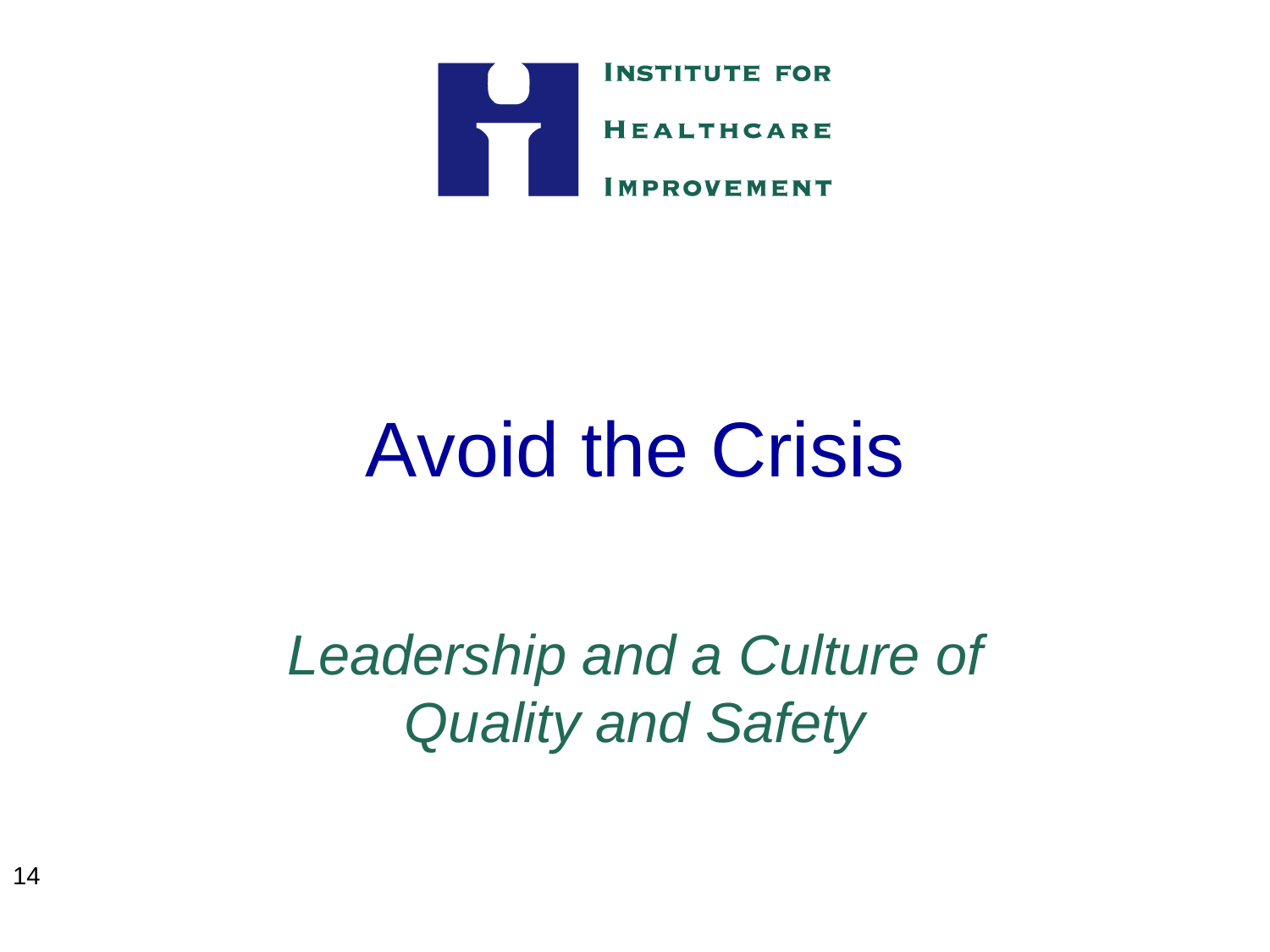

### A CULTURE OF SAFETY "No one is ever hesitant to speak up regarding the well being of a patient (psychological safety), and everyone has a high degree of confidence that their concern will be heard respectfully and be acted upon."

*Michael Leonard* <sup>15</sup>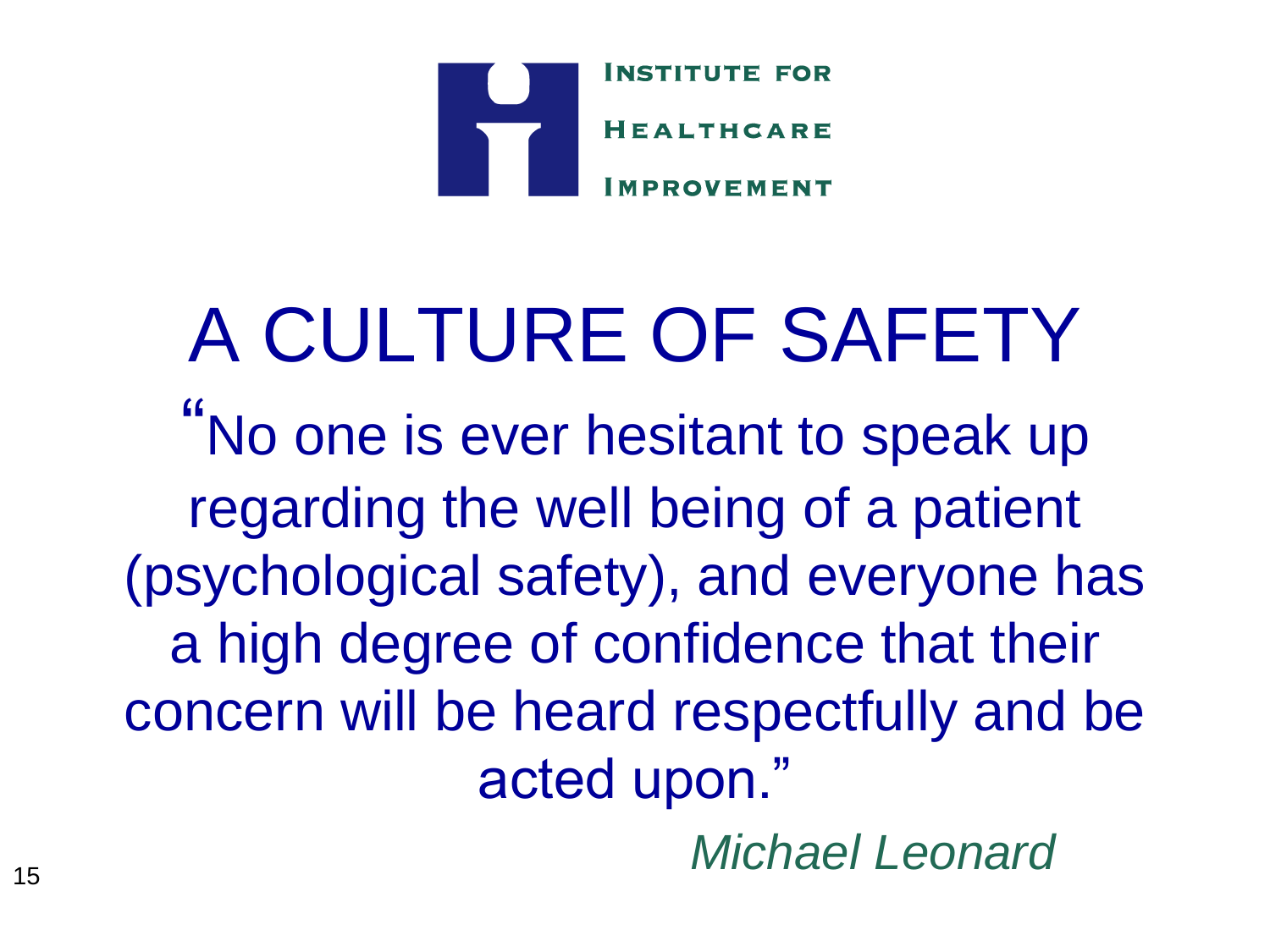## Assessing Your Policies, Procedures, Practices, Culture

- 1. Internal Culture of **Safety**
- 2. Malpractice Carrier
- 3. Policies, Guidelines, Procedures, Practices
- 4. Training
- 5. Disclosure Processes
- 6. The Disclosure
- 7. Ongoing Support
- 8. Resolution
- 9. Learning and
- 16 Improvement

IHI Assessment Tool--- A Culture of Respect, Communications, and Disclosure

|                    | <b>Element</b>                                                  | Y | ÷. | N |  |
|--------------------|-----------------------------------------------------------------|---|----|---|--|
| Internal           | The organization, through its governance and leadership, is     |   |    |   |  |
| <b>Culture of</b>  | grounded in the core values of compassion and respect and       |   |    |   |  |
|                    | the ethical responsibility to always tell the truth.            |   |    |   |  |
| <b>Safety</b>      | Error is seen as the failure of systems and not people and is   |   |    |   |  |
|                    | considered in a fair and just culture.                          |   |    |   |  |
|                    | All get support at the sharp end of unanticipated outcome.      |   |    |   |  |
| <b>Malpractice</b> | There is a commitment to rapid disclosure and support.          |   |    |   |  |
| Carrier            | There is a written understanding of how cases will be           |   |    |   |  |
|                    | managed and handoffs will occur with the patient/family,        |   |    |   |  |
|                    | organization, and carrier.                                      |   |    |   |  |
|                    | Mechanisms are in place for rapid respectful resolution.        |   |    |   |  |
| Policies.          | There is a policy on patient and family communications.         |   |    |   |  |
| Guidelines.        | There is a policy on patient and family partnerships.           |   |    |   |  |
| Procedures.        | There are policies on disclosure and documentation.             |   |    |   |  |
|                    | Procedures in place for internal and external communication     |   |    |   |  |
| <b>Practices</b>   | Guidelines/policies support a fair and just culture (non-       |   |    |   |  |
|                    | punitive) and the reporting of adverse events.                  |   |    |   |  |
|                    | Root causes analyses commence immediately, are closely          |   |    |   |  |
|                    | managed with an executive sponsor. Results are shared,          |   |    |   |  |
|                    | including with the patient and family.                          |   |    |   |  |
|                    | Therelis a written crisis communication plan. This plan is      |   |    |   |  |
|                    | centrally located and easily accessible by all staff.           |   |    |   |  |
| <b>Training</b>    | Ongoing training programs are in place for all staff on         |   |    |   |  |
|                    | communication, expectations, policies, procedures, guidelines.  |   |    |   |  |
|                    | There is just-in-time coaching (training) for disclosures       |   |    |   |  |
| <b>Disclosure</b>  | There is rapid notification of patient/family and activation of |   |    |   |  |
| <b>Processes</b>   | support-typically immediately around what is known.             |   |    |   |  |
|                    | There is a team to support staff preparing to disclose          |   |    |   |  |
| The                | The organization is transparent and honest.                     |   |    |   |  |
| <b>Disclosure</b>  | Responsibility is taken.                                        |   |    |   |  |
|                    | We are empathetic, apologize and /or acknowledge.               |   |    |   |  |
|                    | There is a commitment to providing follow-up information.       |   |    |   |  |
|                    | The caregiver is supported throughout the process.              |   |    |   |  |
|                    | Ongoing support is provided for the patient/family.             |   |    |   |  |
| Ongoing            | Resources are available to assist families experiencing         |   |    |   |  |
| <b>Support</b>     | unanticipated outcomes (not limited to error) - support is      |   |    |   |  |
|                    | defined by needs of the patient and family                      |   |    |   |  |
|                    | Resources are available to assist staff at the sharp end of     |   |    |   |  |
|                    | unanticipated outcomes (not limited to error) - support is      |   |    |   |  |
|                    | defined by needs of the clinician                               |   |    |   |  |
|                    | Procedures are in place and are known to ensure ongoing         |   |    |   |  |
|                    | communications with patients, families, and staff.              |   |    |   |  |
| <b>Resolution</b>  | Procedures are in place and are known to bring the case to      |   |    |   |  |
|                    | closure respectfully, as viewed by the patient and family.      |   |    |   |  |
| Learning and       | Mechanisms are in place to ensure learning by the board.        |   |    |   |  |
| Improvement        | executive leadership, MSEC, and across the organization.        |   |    |   |  |
|                    | Measurement systems are in place to assess the impact of        |   |    |   |  |
|                    | communication, disclosure, and support on premiums, claims,     |   |    |   |  |
|                    | cases, and payments.                                            |   |    |   |  |

**R**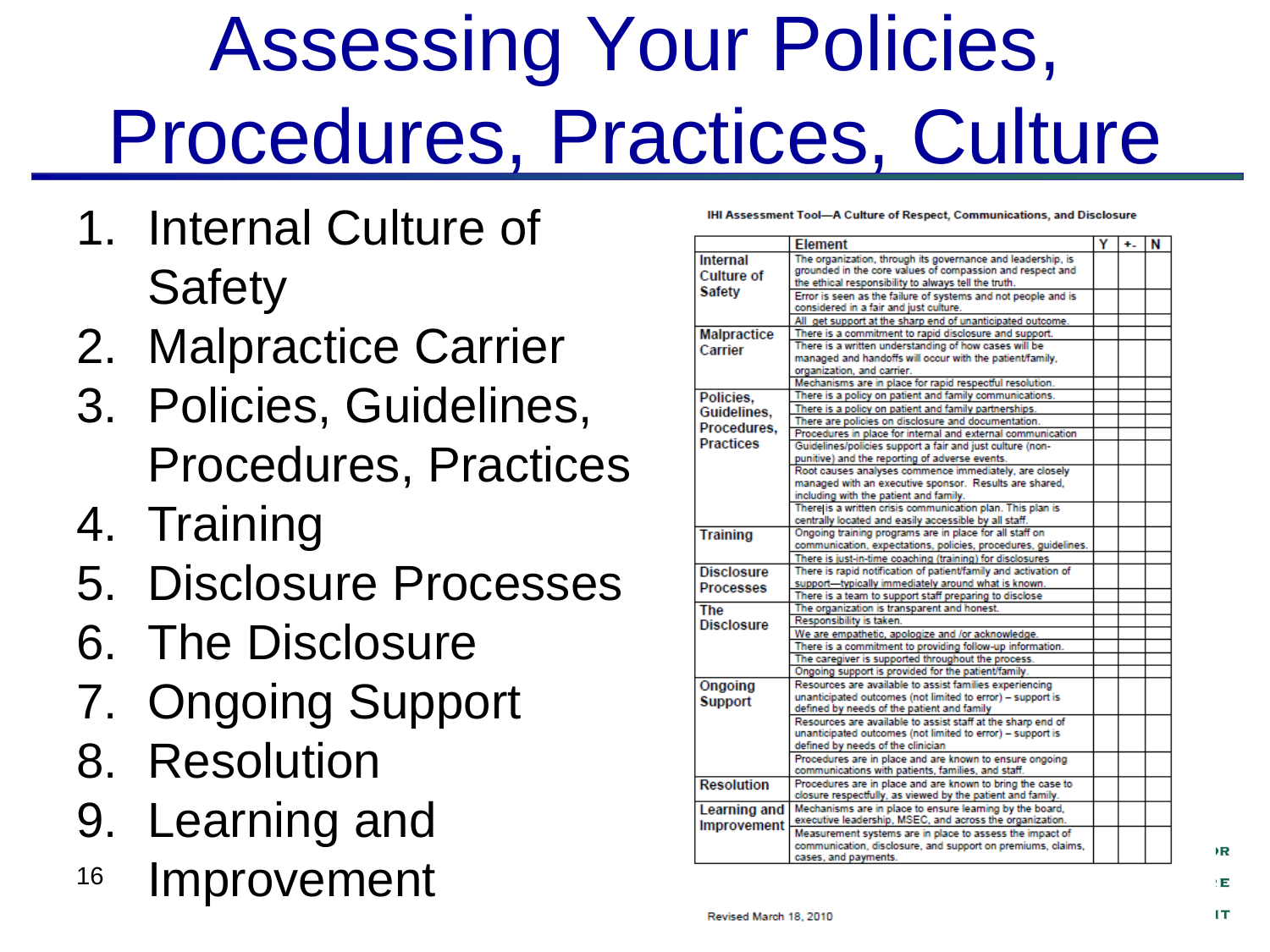

### Manage the Crisis

*The Team, The Plan, the Priorities*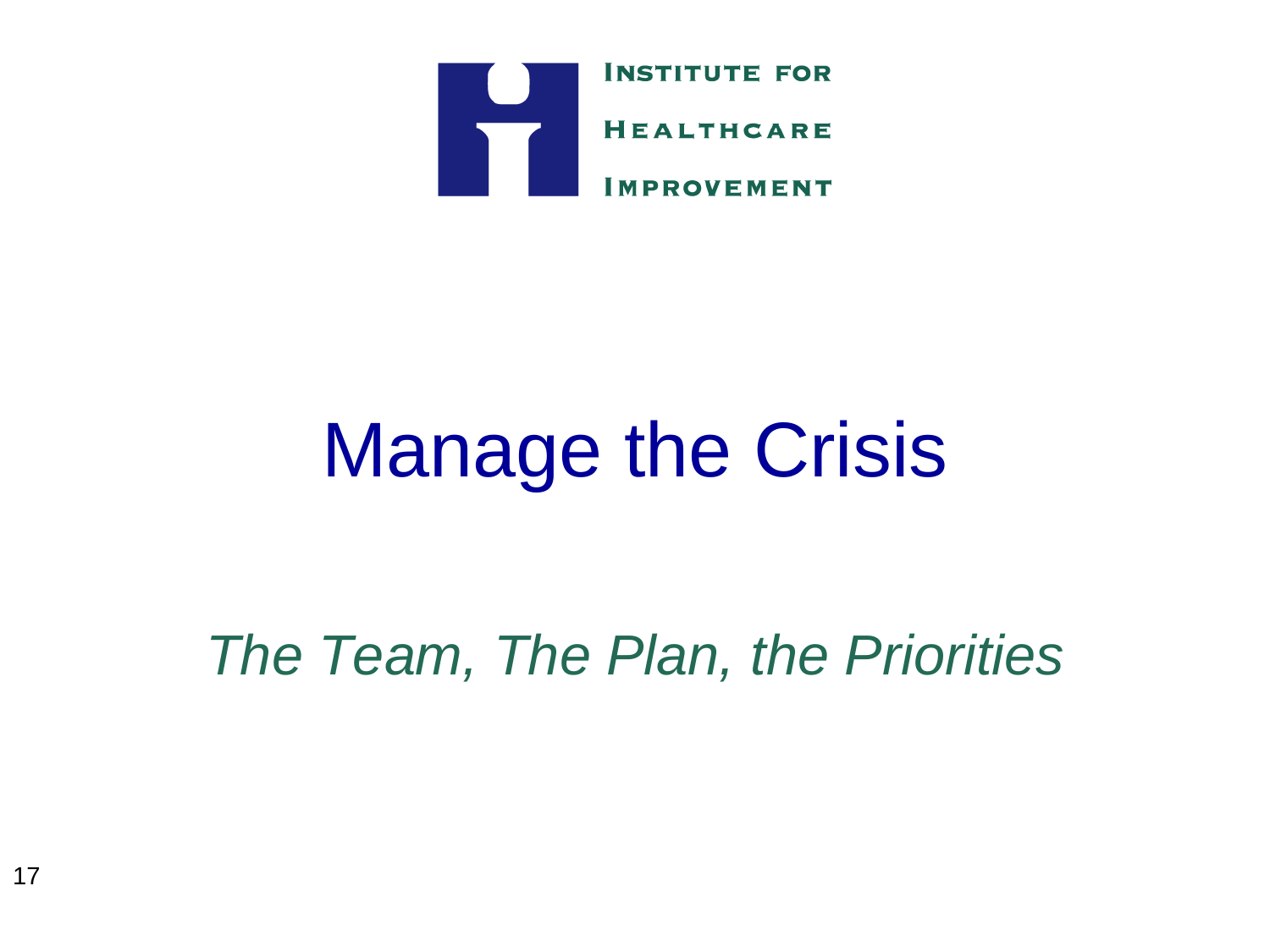### The Best Way To Manage a Crisis is to Have a Plan

- Create a team for planning
- Determine each potential problem's likelihood
- Create a plan
- Simulate the plan
- Update the plan

Crisis Management: Master the Skills to Prevent Disasters by Harvard Business Essentials

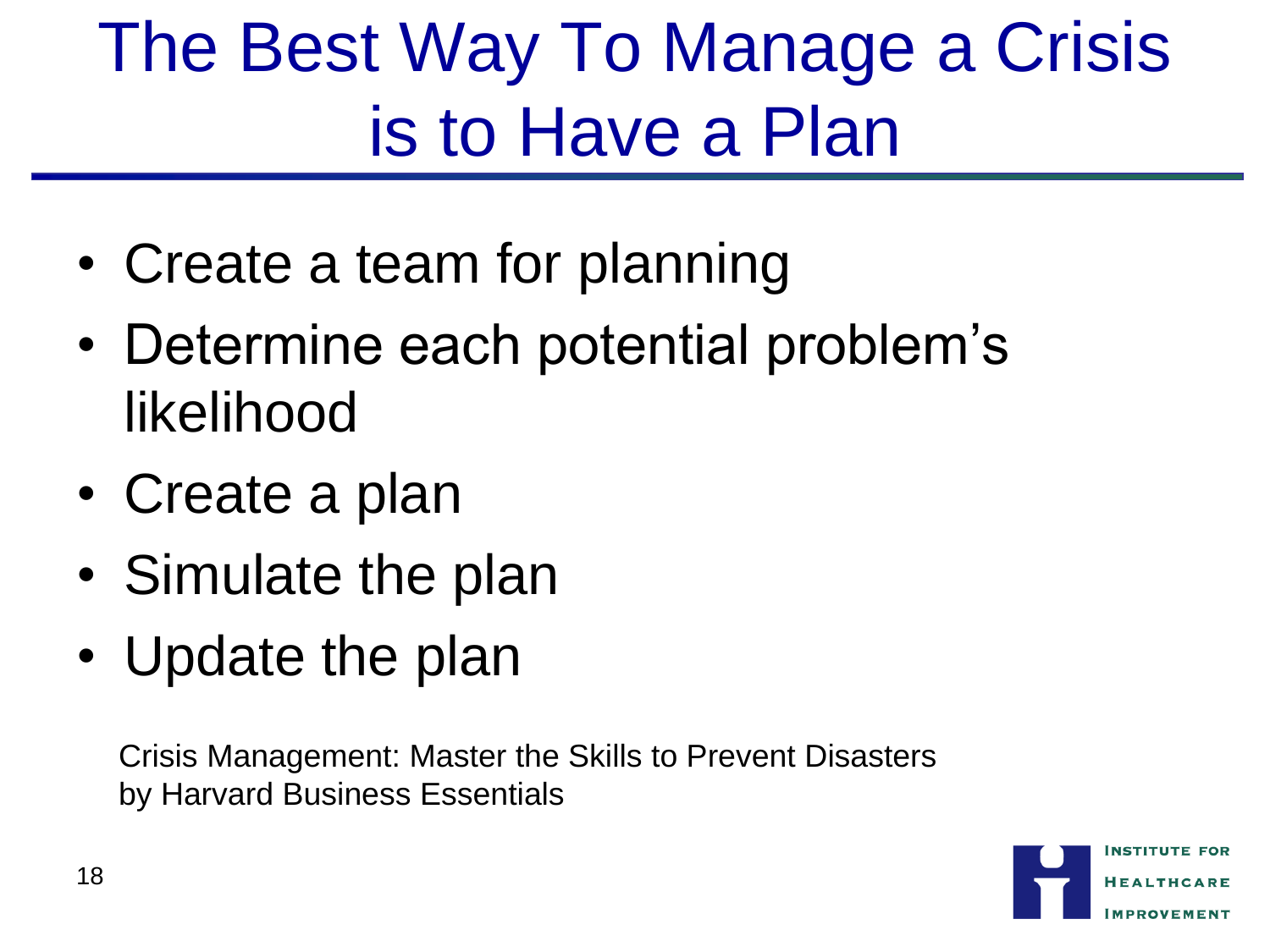### Model Crisis Management Team

- CEO/COO
- CMO
- CNO
- Communications Officer
- General Counsel
- Patient Representative
- Representatives from: Risk Management / Quality Improvement / Patient Safety, Ethics, Pastoral Care
- Relevant service chief
- Others as appropriate for incident
	- ─ Expert in Hospital Incident Command System

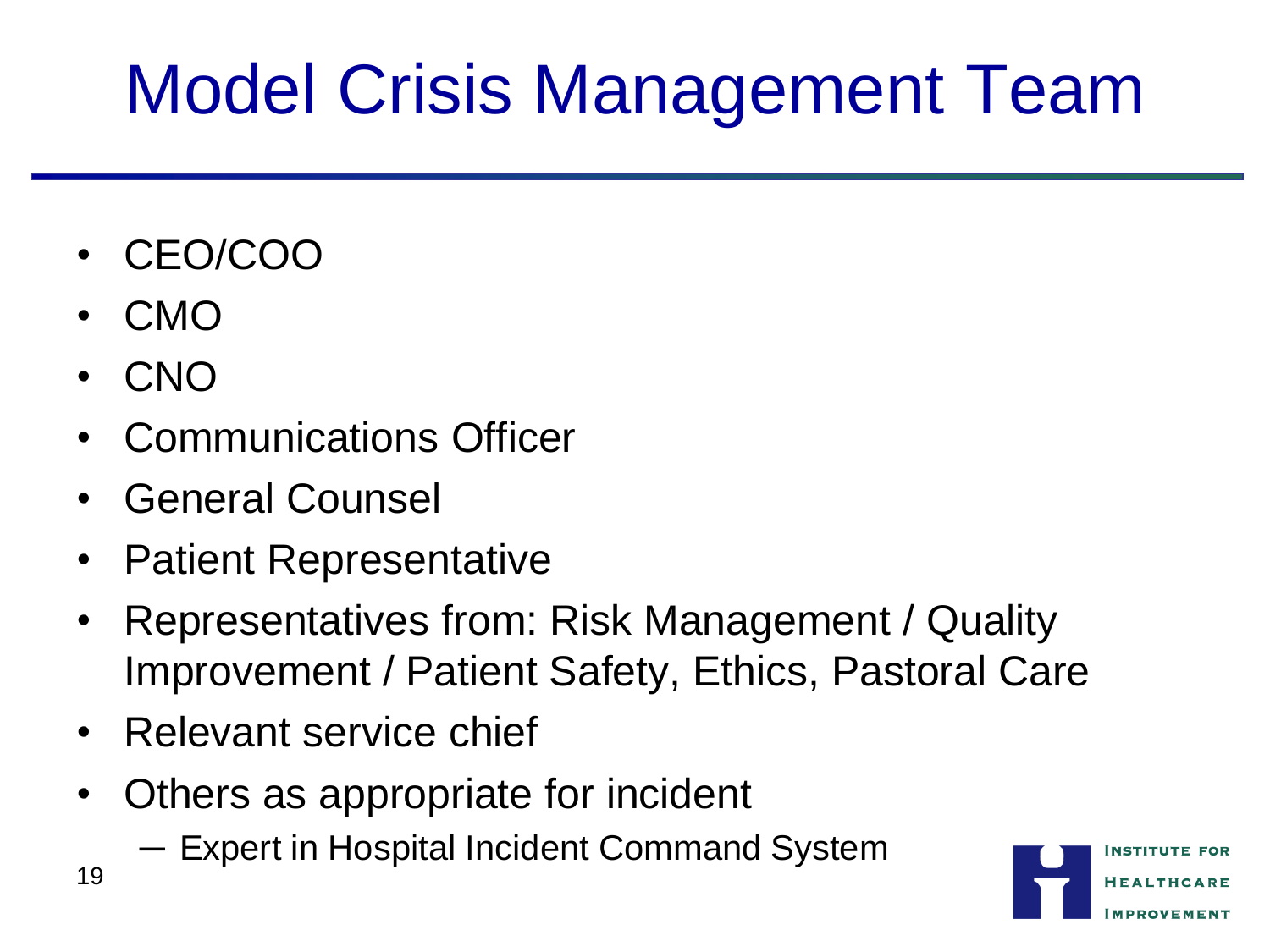### Crisis Management Team: Moving Forward

- Routine check-in daily to multiple times a day
- Maintain highly disciplined documentation and log
- Engage outside help through colleagues and consultants
- Listen and be prepared to hear things you don't want to
- Embrace speed and flexibility
- Stay close to internal and external voices
- Consider implications for hospital/professional billing
- Imagine the worst; mitigate as possible
- Be prepared for inquiry from or the arrival of external accrediting and regulatory agencies
- Ensure knowledge management / improvement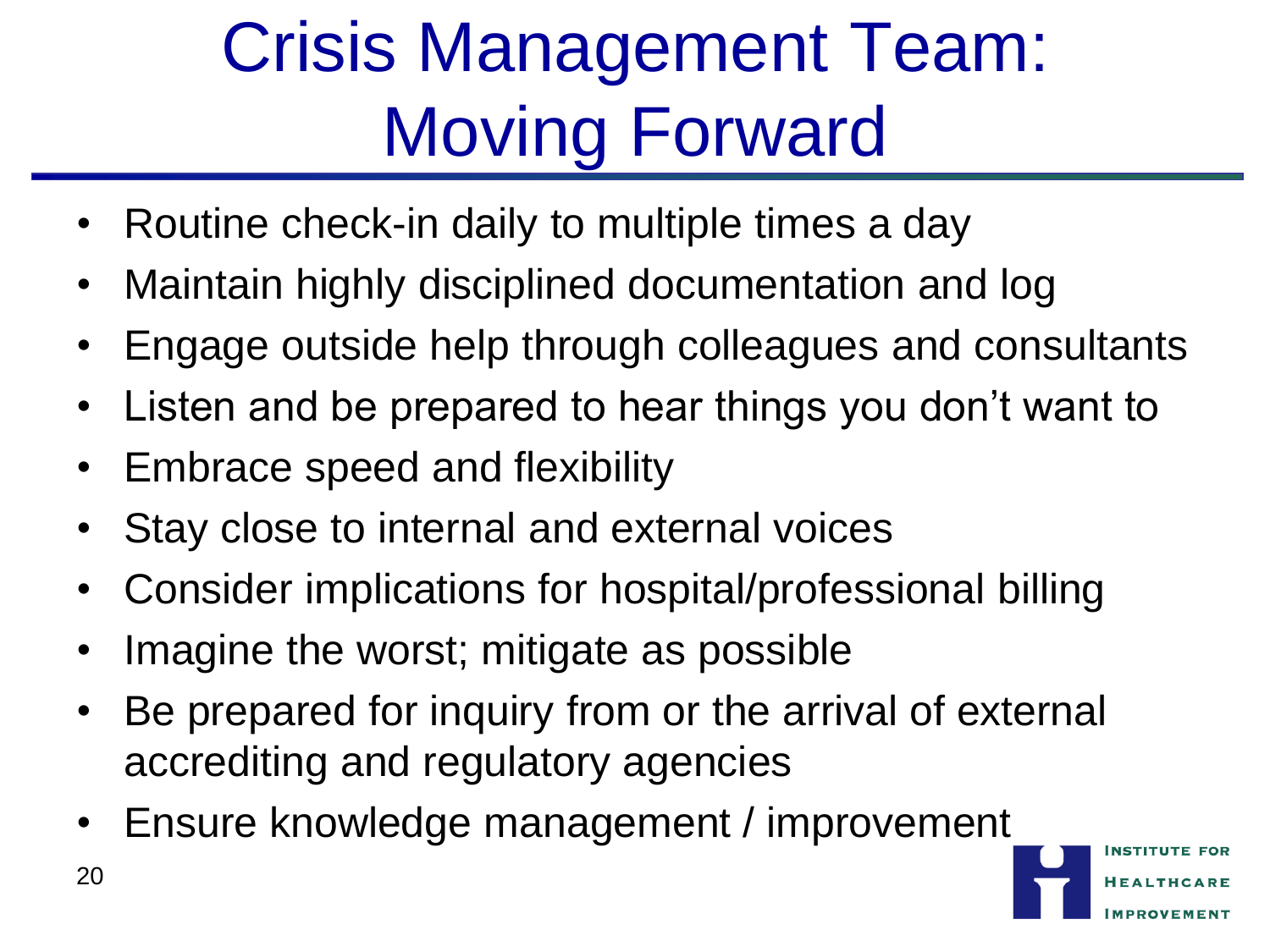## Crisis Management Plan

- Internal notifications
- Crisis Management Team
- Priorities
	- ─Patient and family
	- ─Staff
	- ─Organization

External and Internal Communications

• External notifications and unannounced visits

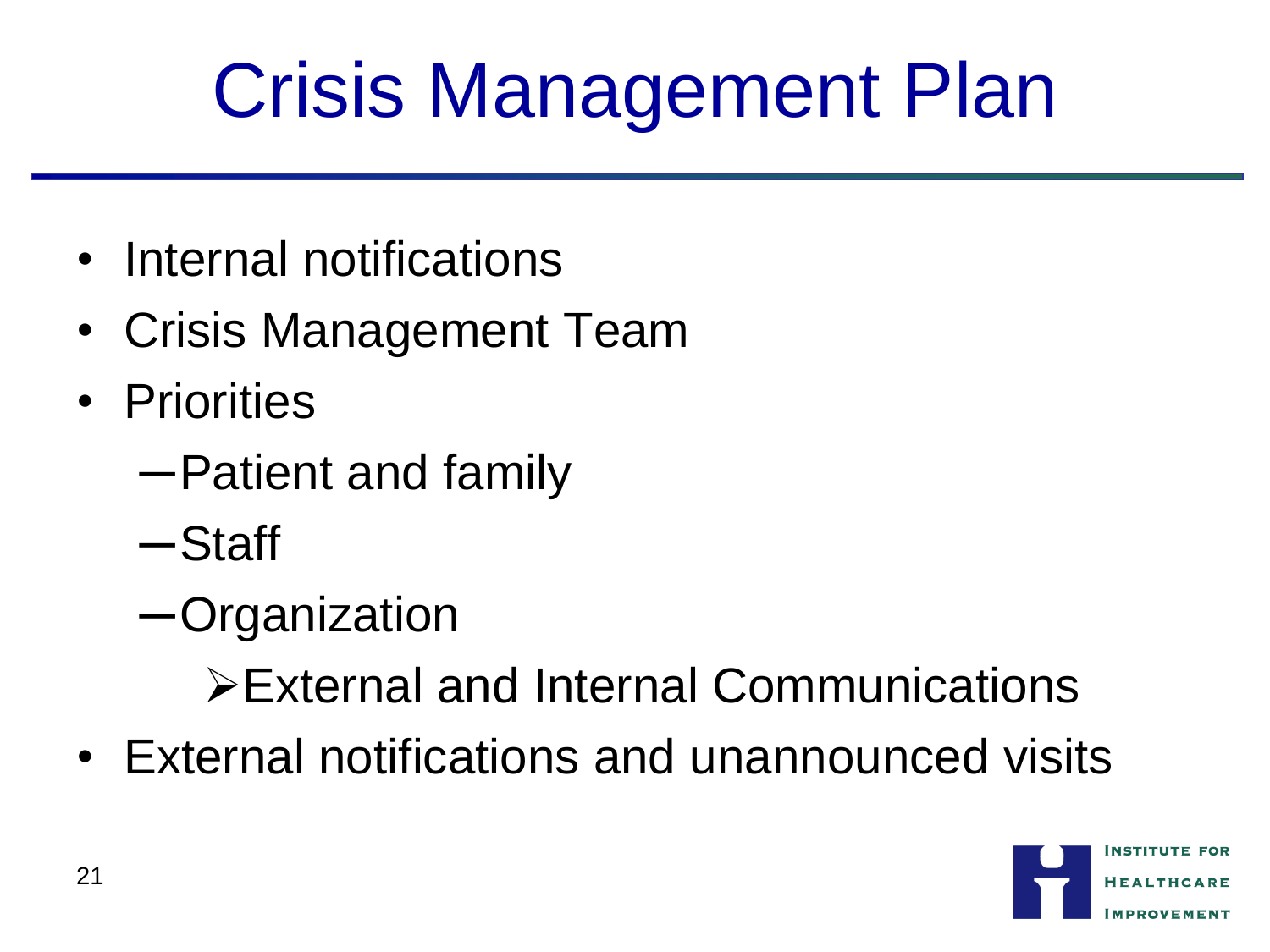#### Areas Requiring Focus (In this order)

- 1. Patient and family
- 2. Staff, particularly those at the sharp end of the error
- 3. Organization

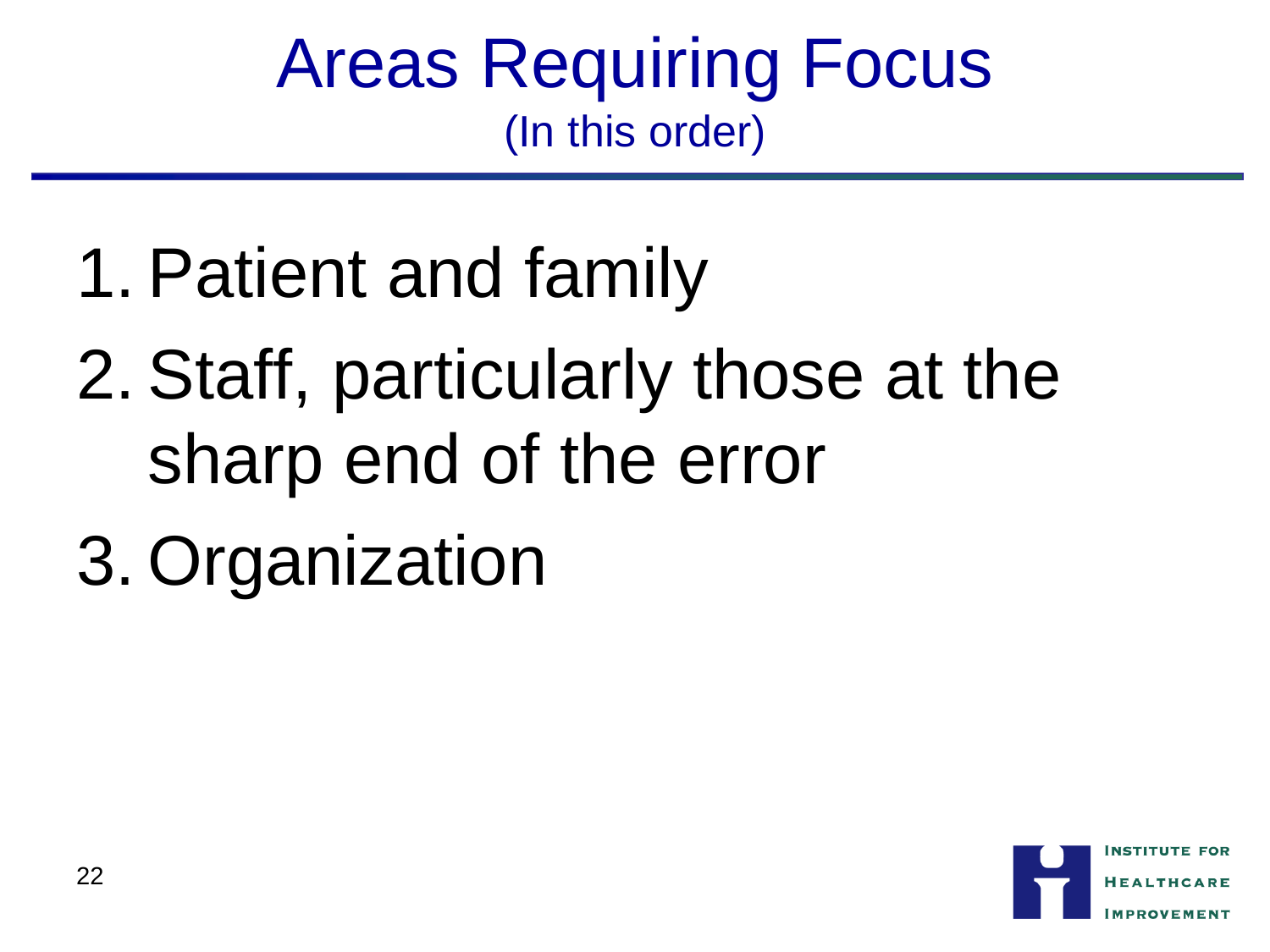Seeking To Achieve for All Patient, Family, Staff, Organization

- Empathy
- Disclosure
- Support (including reimbursement)
- Assessment
- Apology
- Resolution (including compensation)
- Learning
- Improvement 23

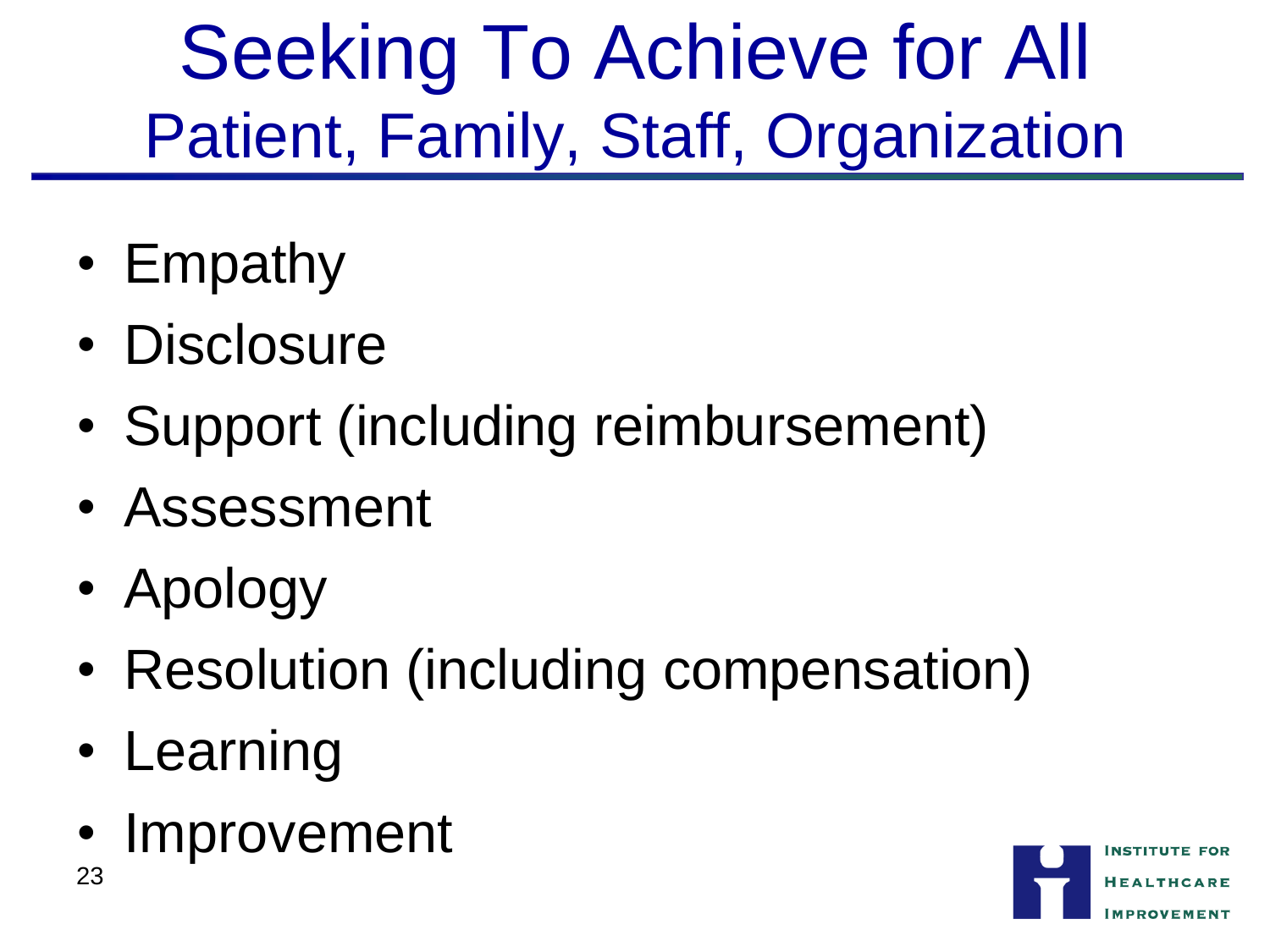## Patient and Family

- Team disclosure
- Statement of empathy/sorrow
- Apology
- RCA participation
- Safety and support
- Reimbursement
- Compensation
- Resolution
- Learning

Never lose sight of the patient and family

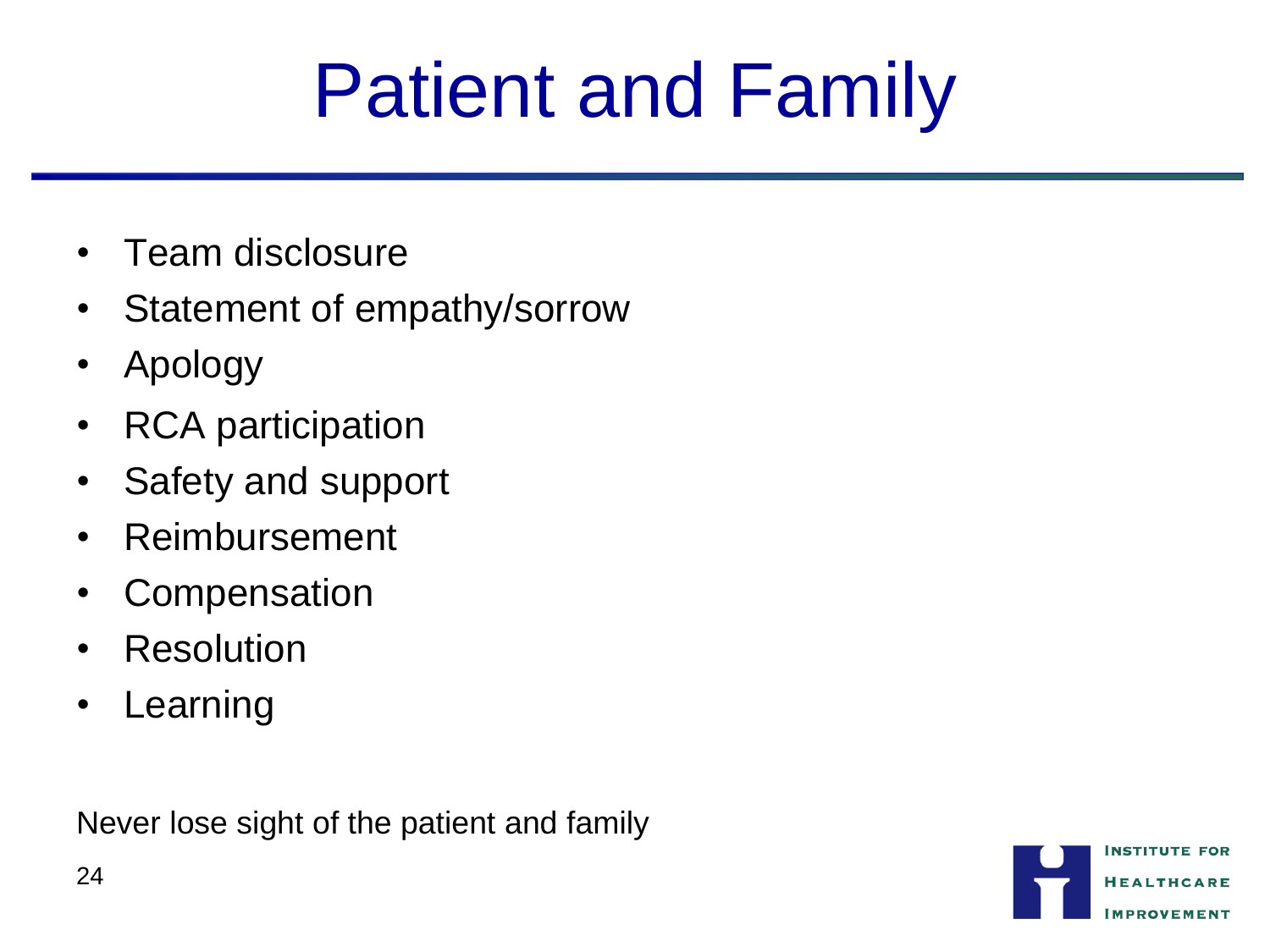### **Staff**

- Coaching around disclosure
- Safety and support
- Engage in RCA
- Inclusion of all patient's team
- Bring to resolution
- Assure learning

Never lose sight of the staff at the sharp end of the error

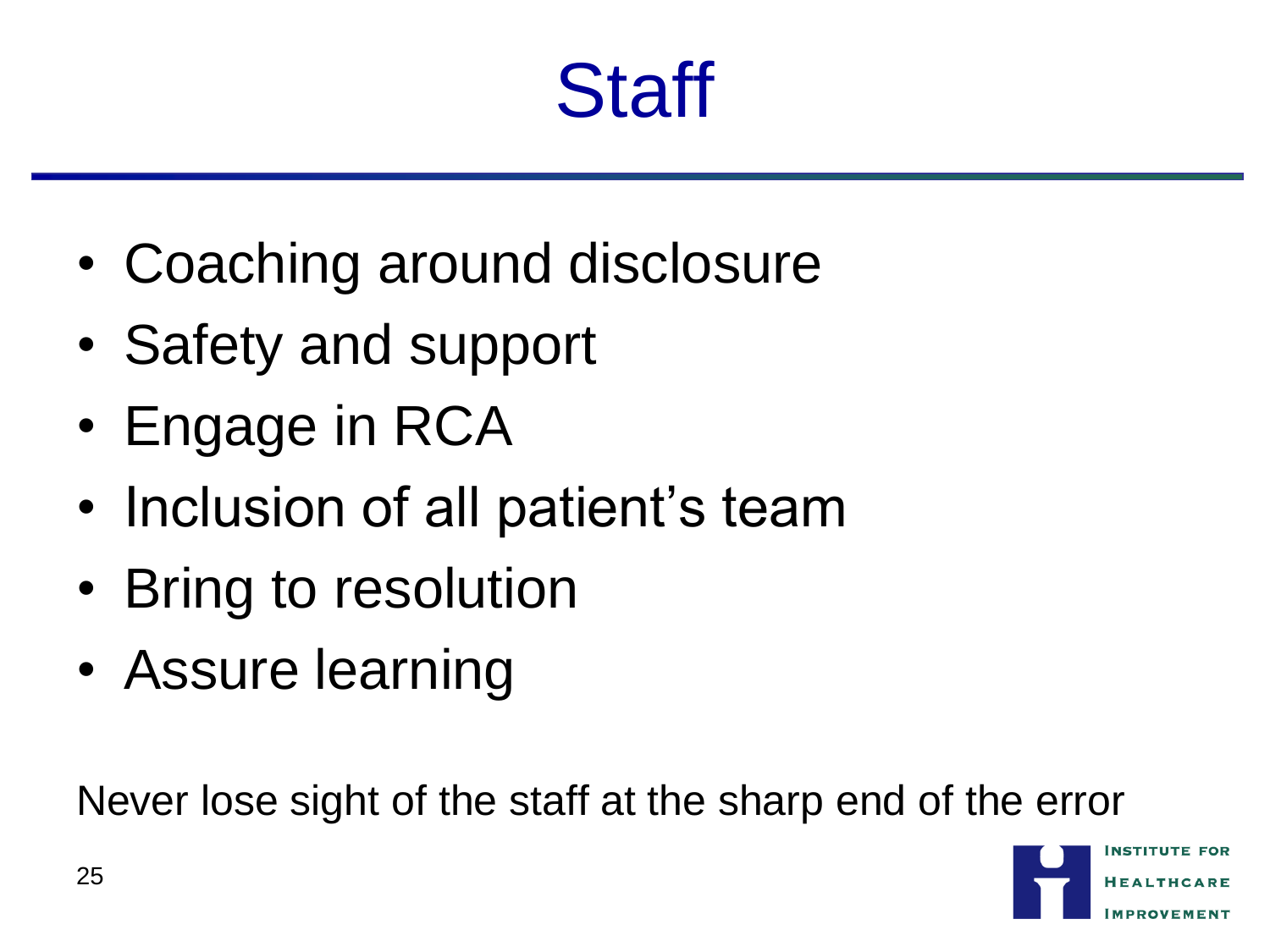

- Governance and executive team notifications
- Visible CEO & C-Suite
- Activated crisis team and leader
- Engaged Board of Trustees
- RCA underway
- Internal and external communications
- External notifications and unannounced visits
- Ongoing RCA, learning and improvement

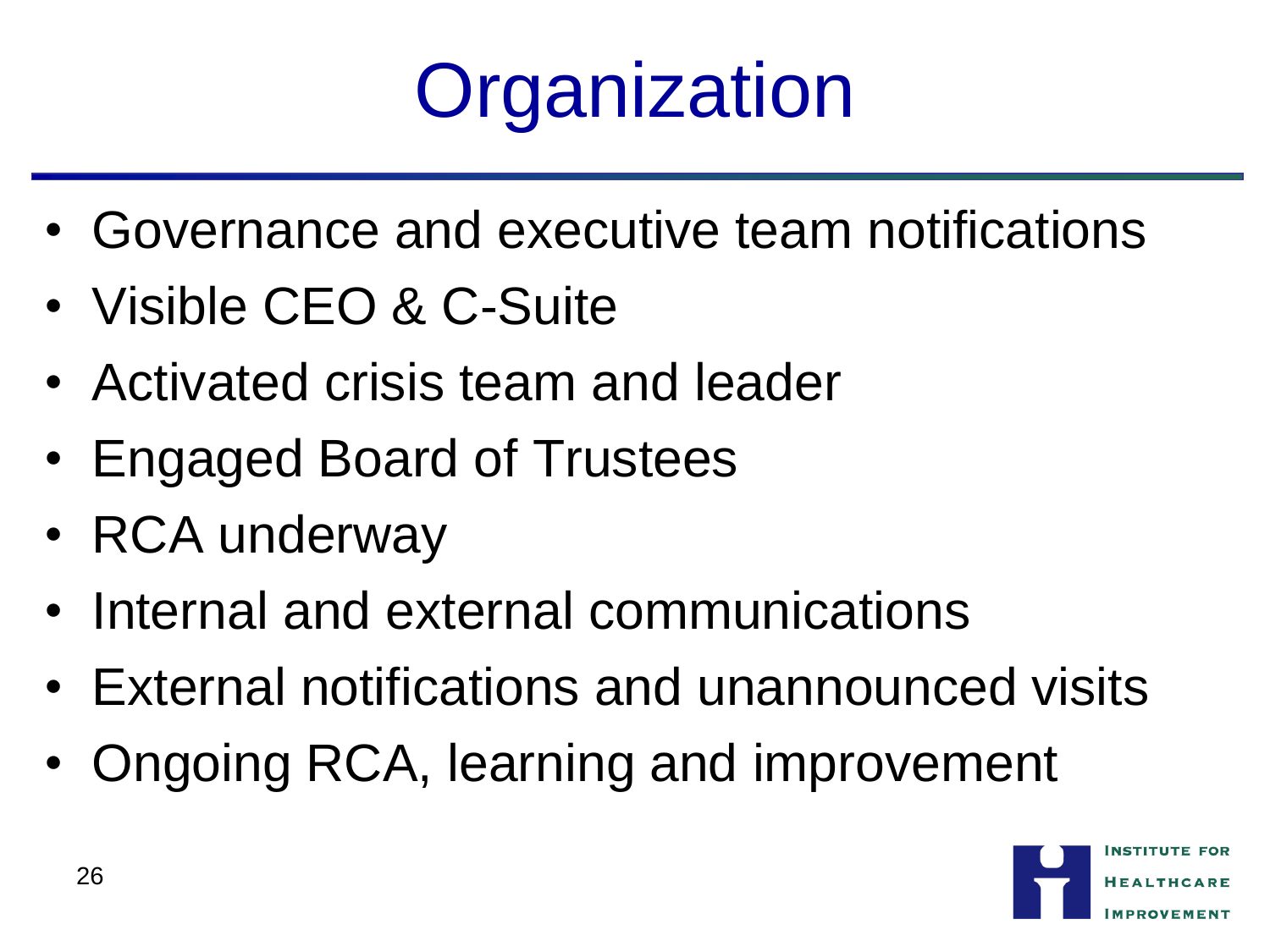#### Whose Problem Is This?

- 1. Board of Trustees (Governing Body)
	- ─ Ultimately responsible and accountable for quality and safety
	- ─ Engaged immediately and ongoing in system learning and improvement
	- ─ Must fulfill their responsibility to the patient, family, and community
- 2. CEO

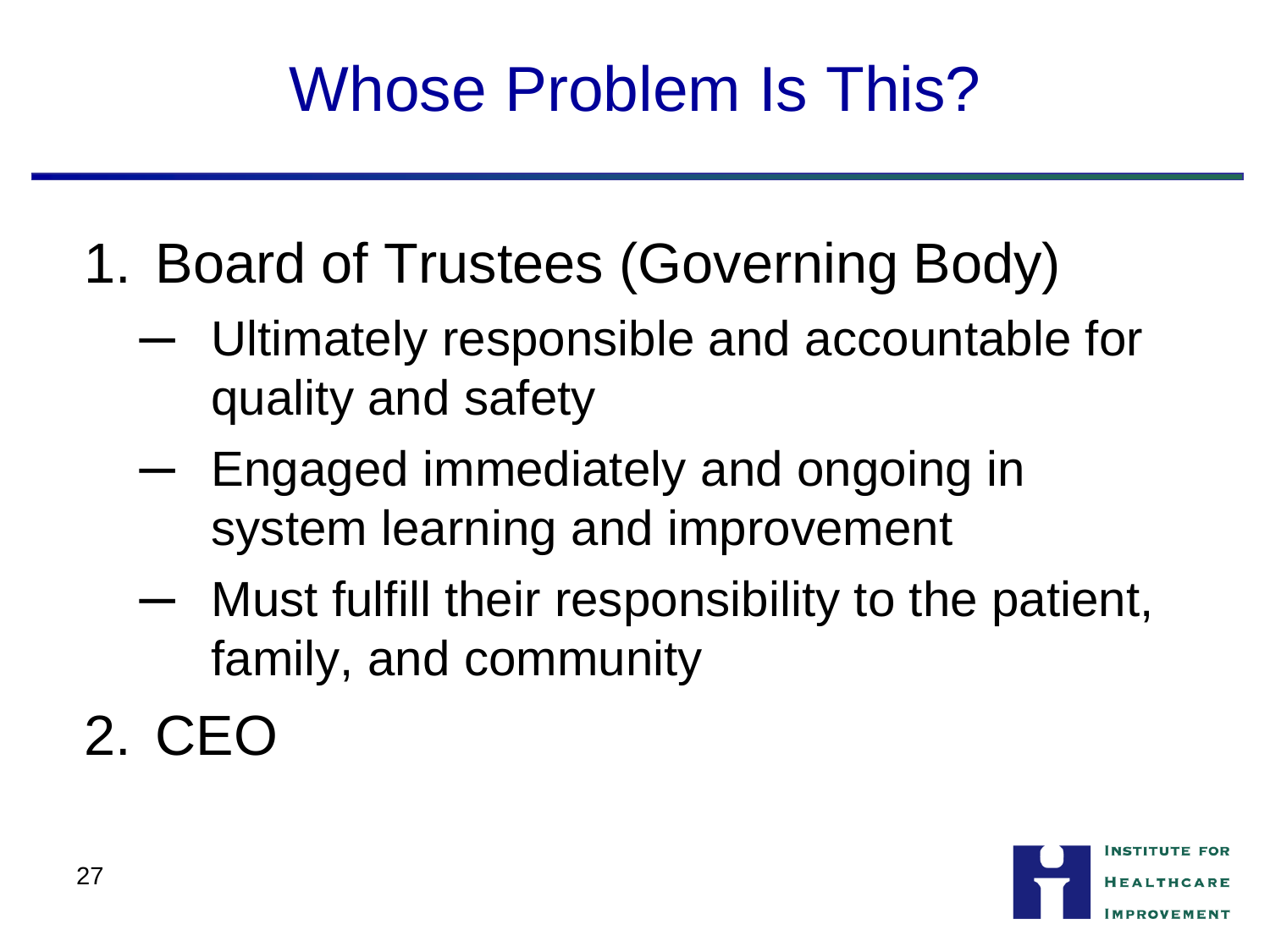

## "I am accountable for those unnecessary deaths in our NICU" *Paul Wiles*

*CEO, Novant Health*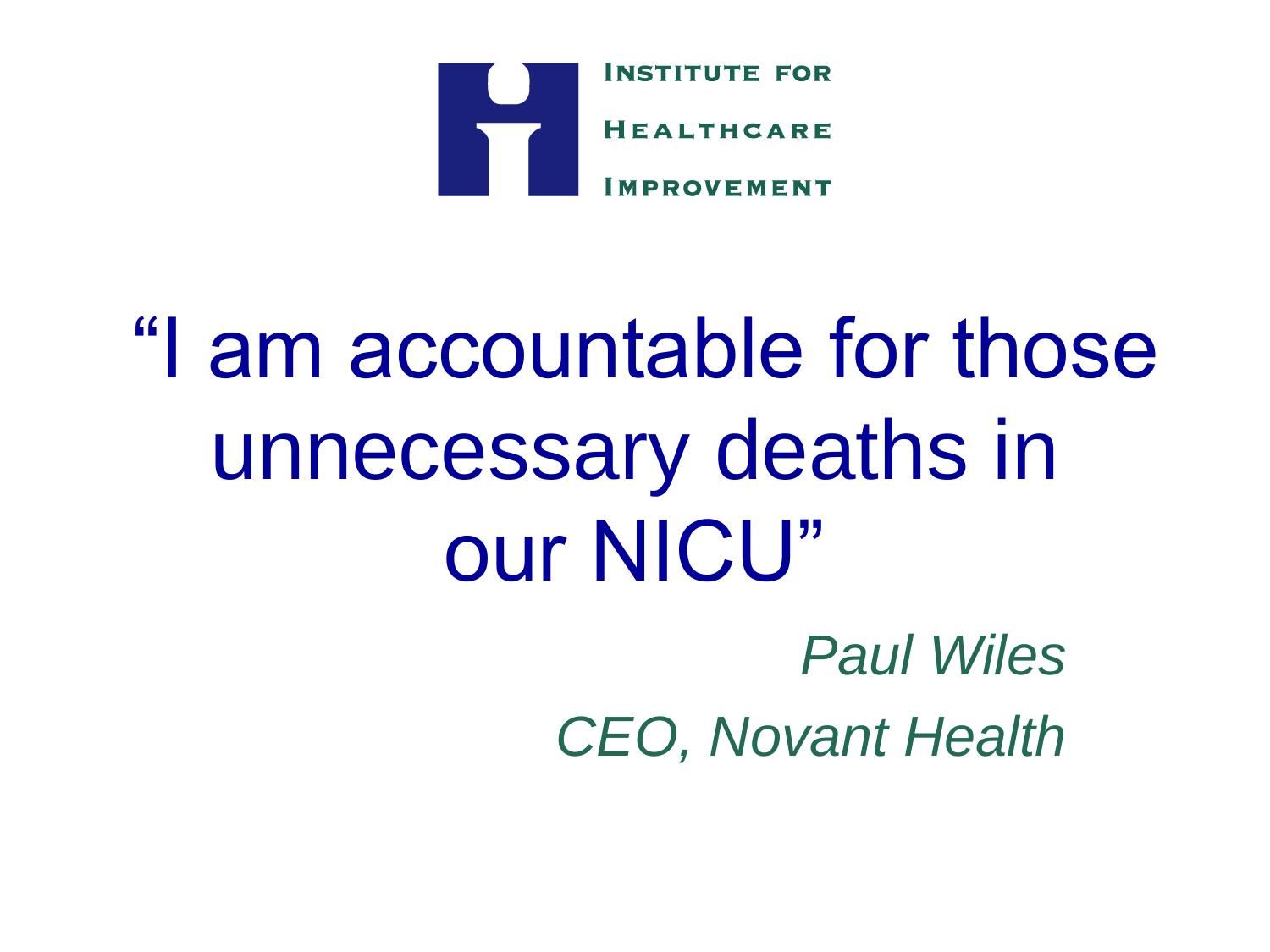## Risk Assessment and Root Causes Analysis

- Commence immediately
	- ─ Nothing more important on the schedule
- Include executive leadership
	- ─ Comprehensive, fair and balanced process
	- ─ Remove barriers
	- ─ Learning
- Include staff close to the sharp-end
- Include patient / family as possible
- Fully integrate into governance and executive processes
- Assure follow-through on plan of correction

Note: Study conducting effective RCAs now. 29

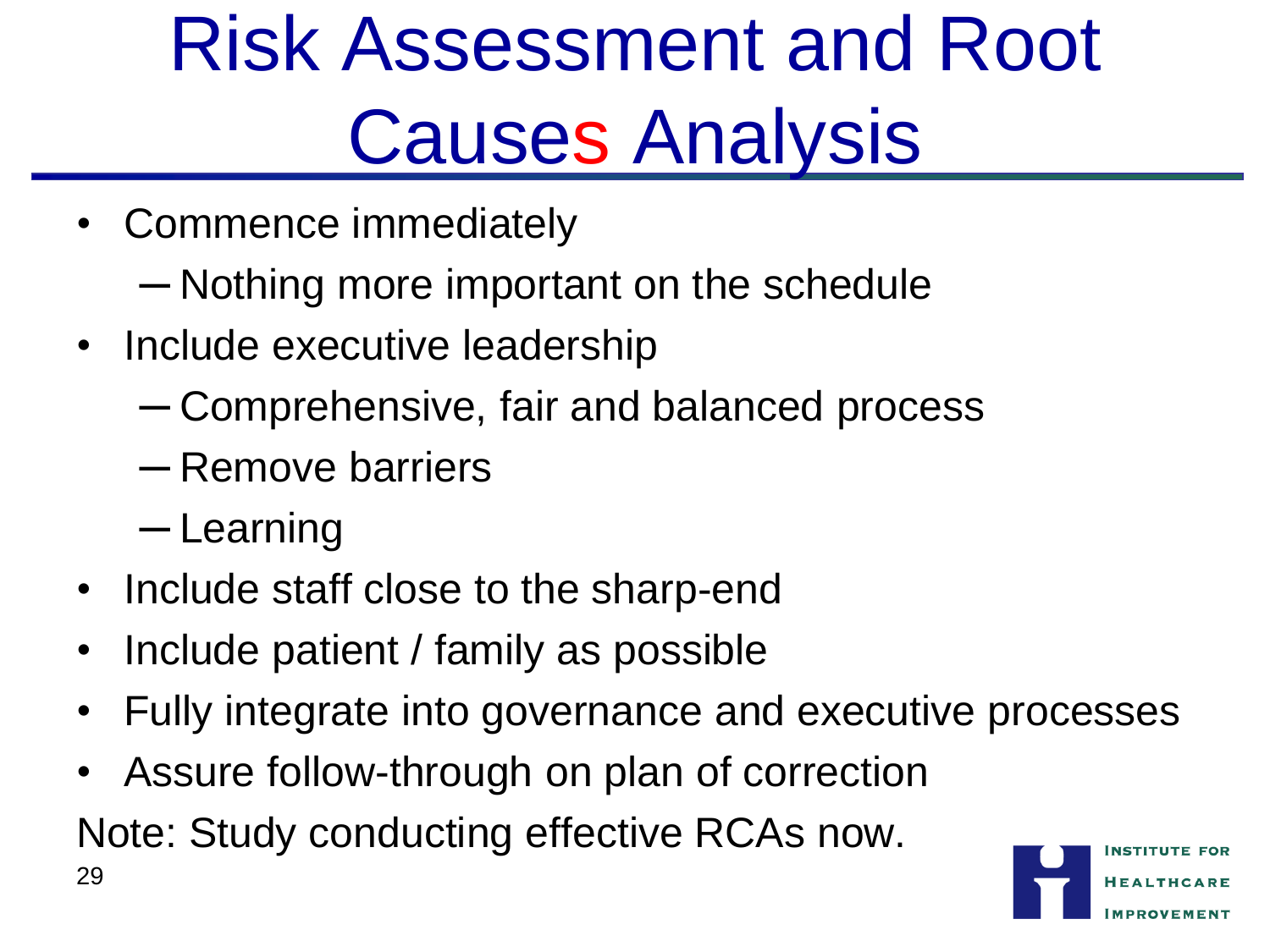Internal and External **Communications** 

- What can we say?
- How can we say it?
- Who are we communicating to?
	- ─External
	- ─Internal

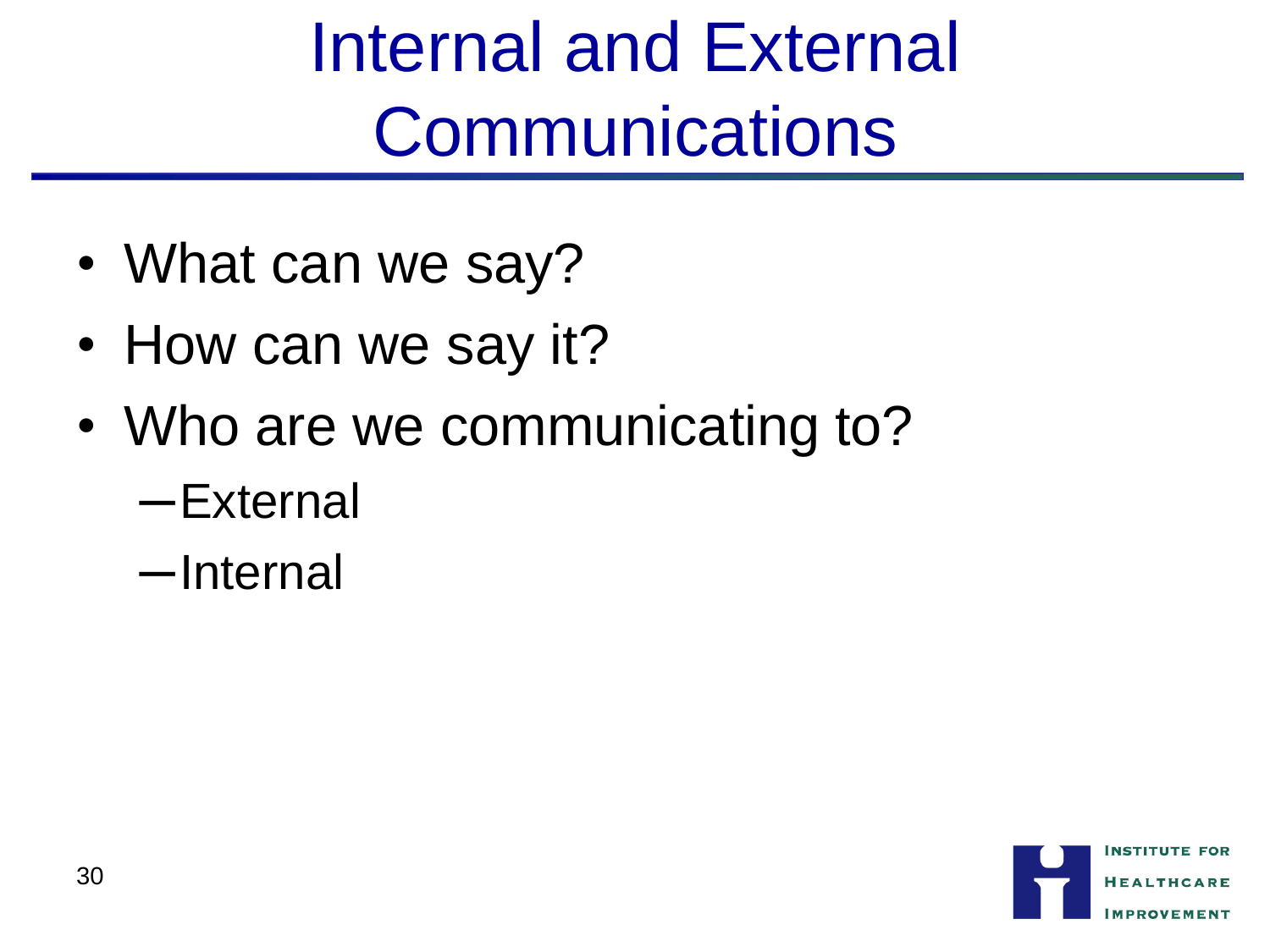### What Can We Say Essential Messages

- Hospital apology, outrage, anger, regret that incident happened
- Disclosed to the patient/family--- informing and supporting them is priority
- **Involvement of Board and leadership** 
	- ─ understanding why systems failed patient and family
	- ─ steps to prevent a similar occurrence
- Working with appropriate authorities ─ NOT a time to fight with authorities or Accreditors
- Understand this as a breech of trust and a failure to  $_{31}$  our community

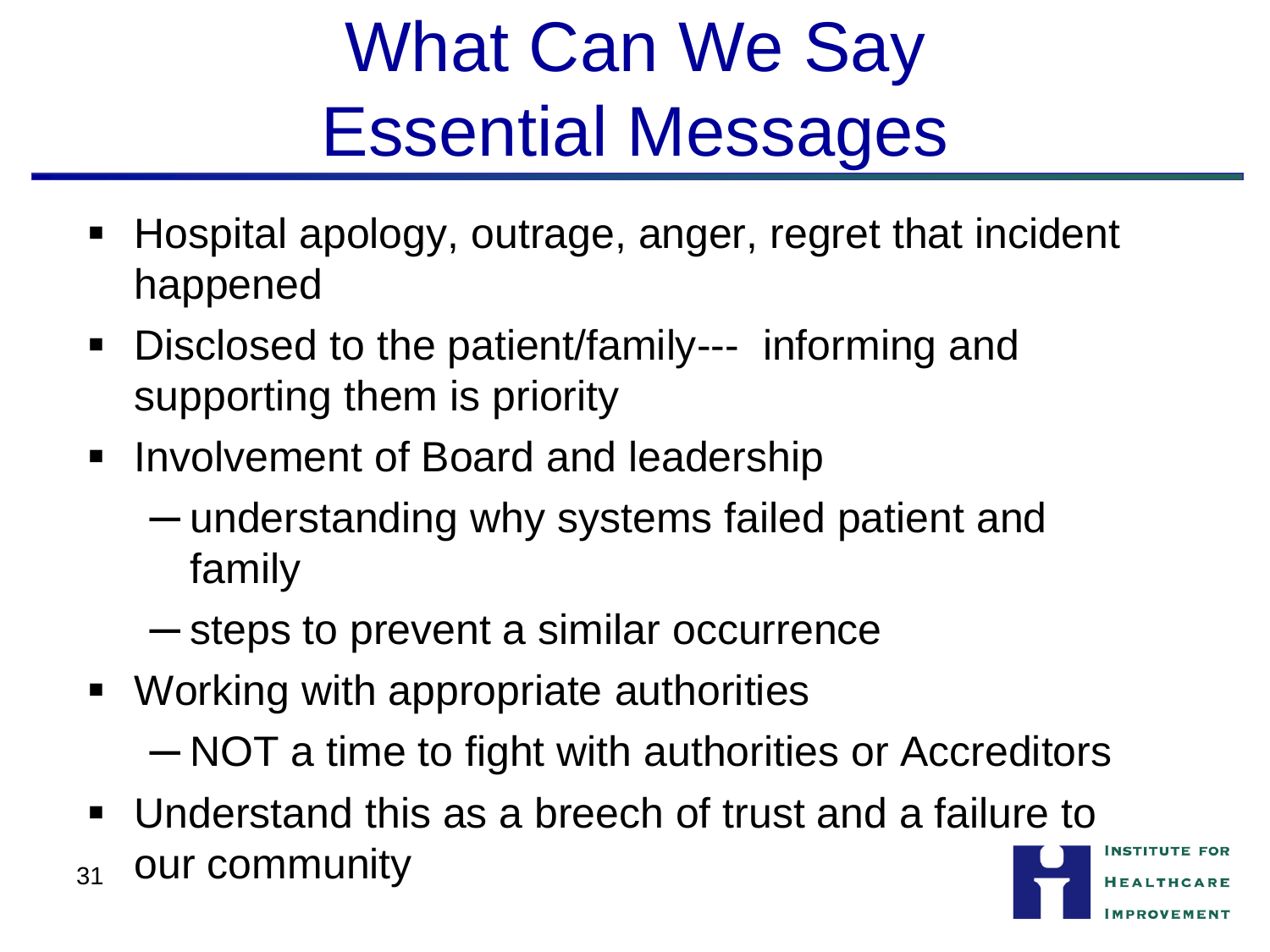### How Can We Say It?

- Define your essential messages as clearly and concisely as possible
- Centralize and narrow the flow of information
	- ─ Determine who will speak for the institution
	- ─ All spokespersons must be briefed and prepared
	- ─ Remind all staff to direct outside inquiries to Comm.
	- ─ Communications Dept. should review communications to all core audiences
- Mobilize your allies

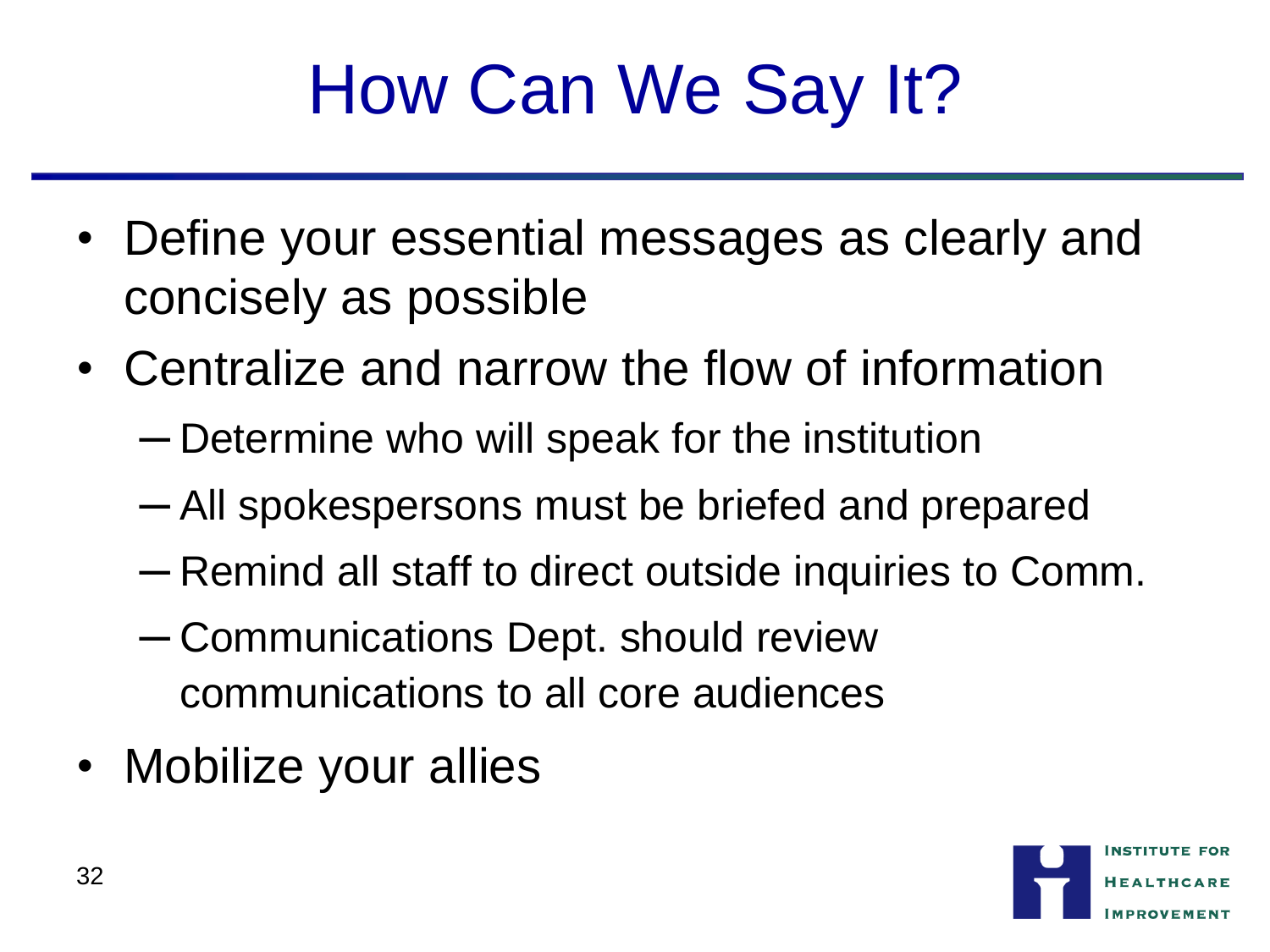## Internal Communications Critical

- All staff devastated when these events happen
- Need to understand what's going on as staff, consumers, and sources of information
- The "drop a dime" phenomenon
	- ─Action not visible around immediate incident
	- ─Frustration over historical issue resolution
	- ─Organization not "telling the truth"
- Note: Routine communication of errors facilitates  $_{33}$  communication of serious incidents.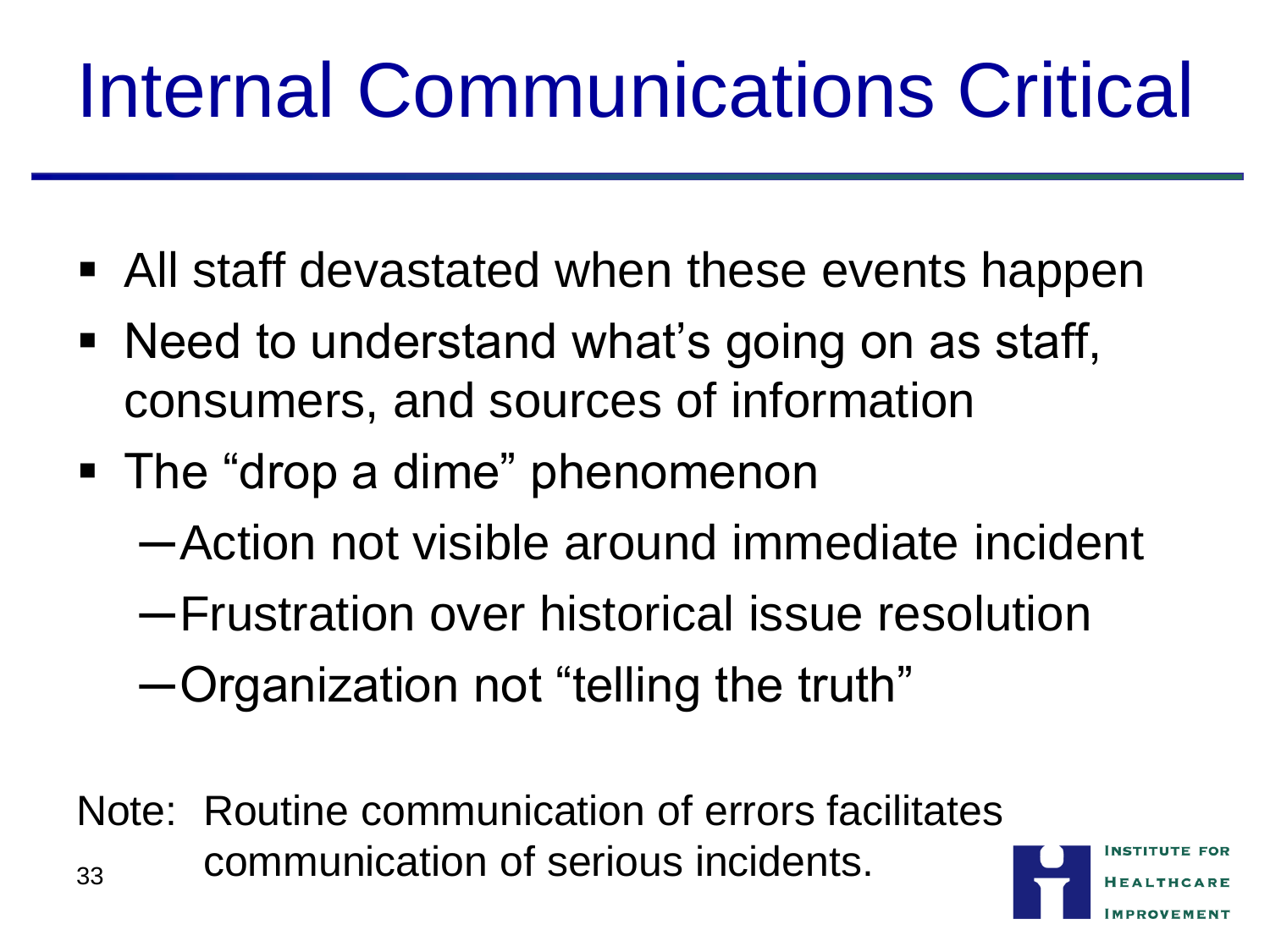# Dealing with the Media

- In advance:
	- ─ Up-to-date, tested media plan / crisis plan
	- ─ Informed internal PR/Communications staff
	- ─ Cultivated media
	- ─ Media training for organization leaders
- On the heels of an adverse event
	- ─ Rapid response
	- ─ Honest; don"t stonewall
	- ─ What happened, why, what"s being done?
	- ─ Empathetic
- $_{34}$  Provide updates

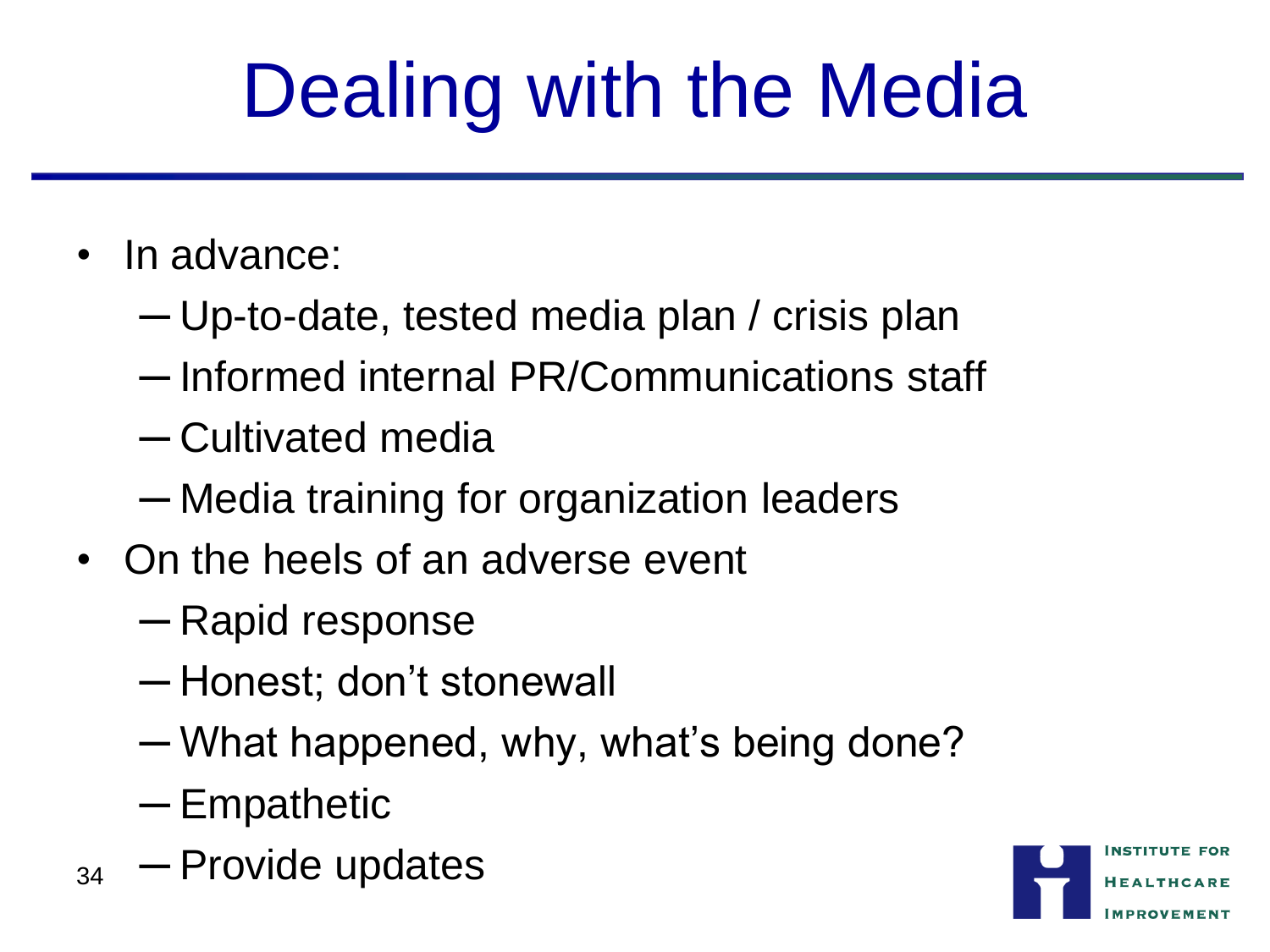

### What to Do When a Crisis Occurs, Without a Plan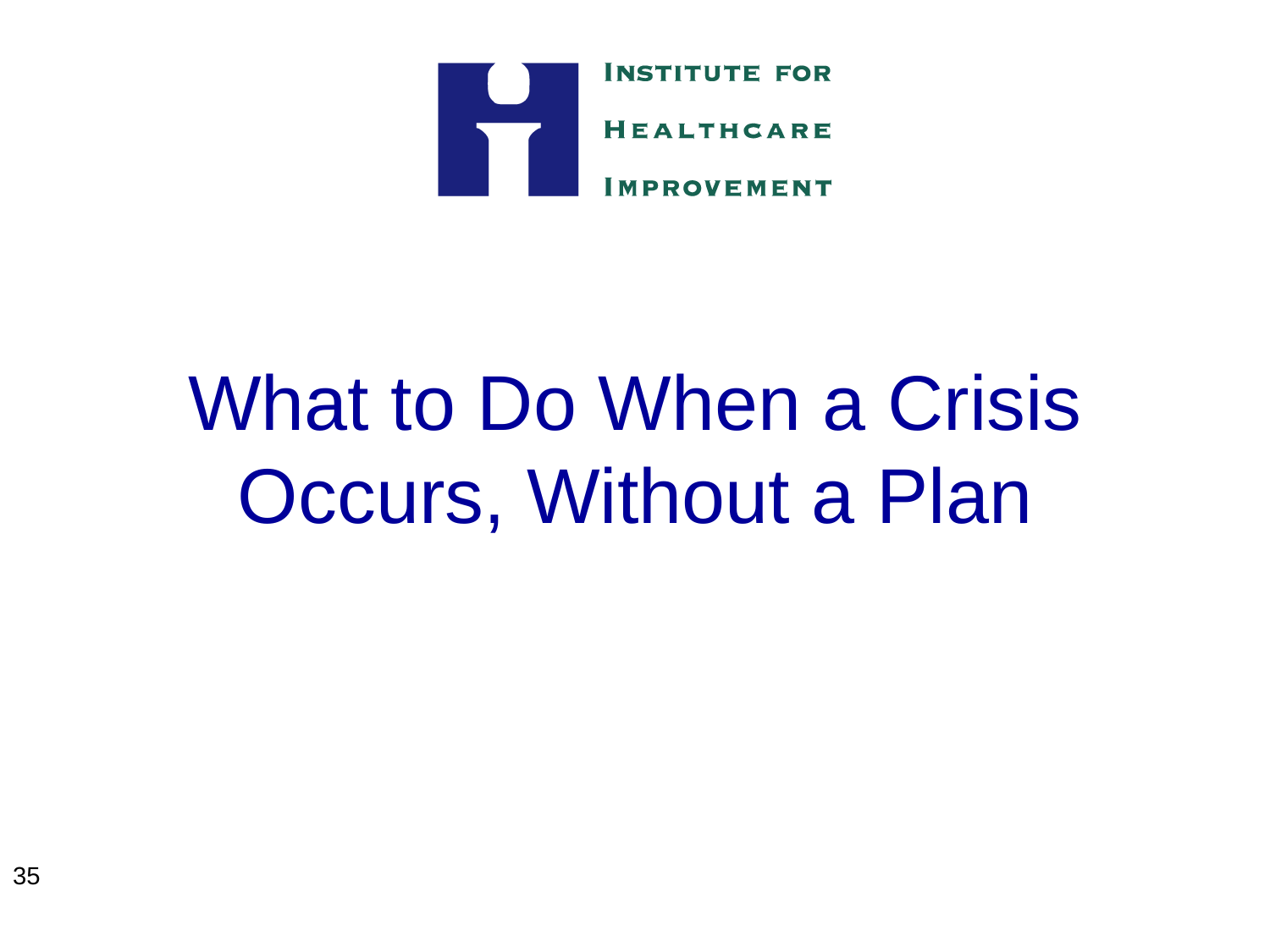## Clinical Crisis Plans in **Healthcare**

- Only about 33% of respondents said their organizations had an "independent" crisis communication plan separate from the organization"s disaster plan.
- Another 37% of respondents said the crisis communication plan was part of the disaster response plan.
- 10% of respondents had no crisis communication or disaster plan

Society for Healthcare Strategy and Market Development, 2008

36

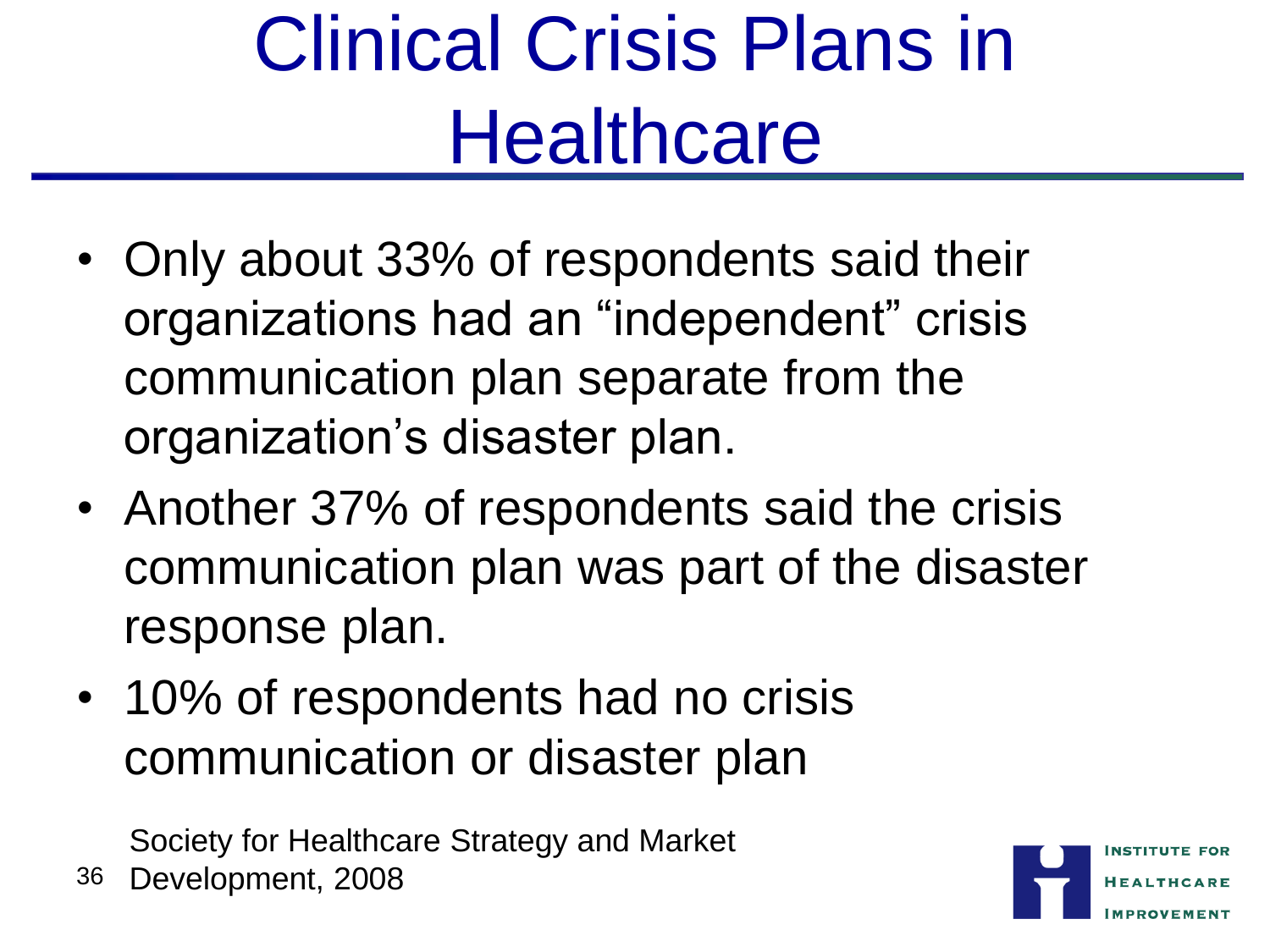### No Plan

- Notify executive leadership and the Board.
- Establish a sense of urgency.
- Assemble an ad-hoc Crisis Management Team led by the CEO or other C-suite
- Utilize this White Paper (Appendix A&B)
- Review the White Paper.
- Consider outside crisis management help.
- Contact other executive leaders (Appendix D)
- Never lose sight of the patient and family, staff, and organization. 37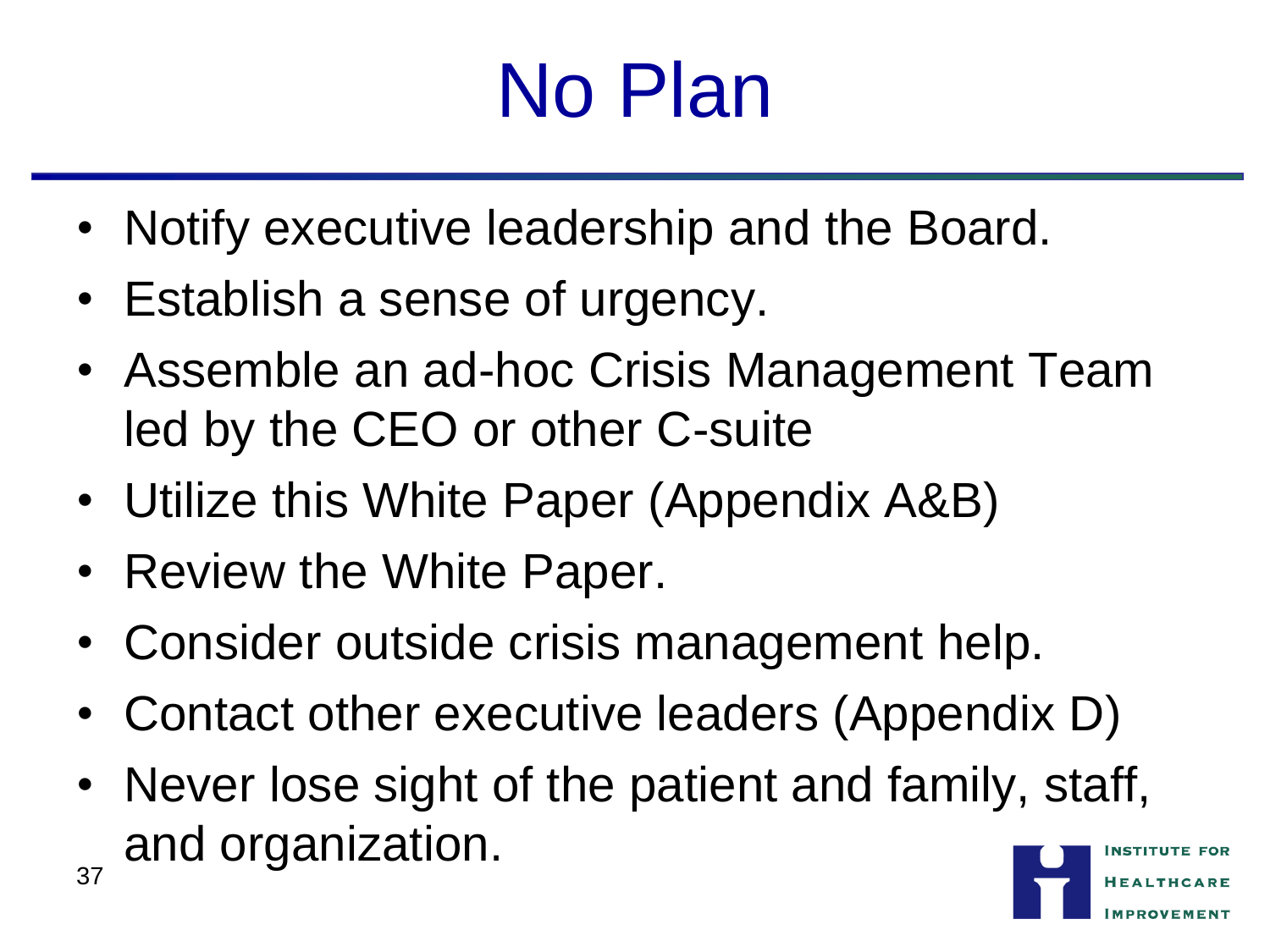### Checklist: Respectful Management of a Serious Clinical Event

#### PROBING ALL STEPS COMPLETING ALL STEPS

- •Prepared Plans & Systems
- •Internal Notification
- •Crisis Team Activation
- •Priority 1: Patient / Family
- •Priority 2: Staff
- •Priority 3: Organization
	- AE Management
	- Communications
- •External Notification / Visits

|                               |                         | Check List: Respectful Management of Serious Clinical Events                                                                     |   |                       |
|-------------------------------|-------------------------|----------------------------------------------------------------------------------------------------------------------------------|---|-----------------------|
| +                             |                         |                                                                                                                                  |   |                       |
| 1                             | Element                 | <b>Dimension</b>                                                                                                                 | ☑ | Probed Completed<br>◡ |
| 2                             | <b>Circ.</b> Culture of | Have expectations been set? is governance if leadership accountable?                                                             |   |                       |
| з                             | Sababy                  | Have we established systems, notcles, information flows, crisis nian?                                                            |   |                       |
| 4                             | Internal                | Has the CEO, C-Suite, RM, GI & P. Safety, PR, Coursel, and other                                                                 |   |                       |
| 6                             | Nobhighion              | relevant cinical and administrative leaders been notified?                                                                       |   |                       |
| ٥                             |                         | Has Governance been notified                                                                                                     |   |                       |
| 7                             | Chara Team              | Has the threshold been met for crisis team activation?                                                                           |   |                       |
| ε                             |                         | is the internal and external membership iset for this particular levent?                                                         |   |                       |
| ø                             |                         | Who from executive leadership will chair the Team?                                                                               |   |                       |
| 10                            |                         | is there a need for an independent. faciliator assessed?                                                                         |   |                       |
| 11                            | <b>Phonty 1</b>         | Who is the organization al 24/7 goint gerson for gattent/family7                                                                 |   |                       |
| 12                            | Patient &               | Have we assessed the personal safety of patient and family?                                                                      |   |                       |
| 13                            | <b>Framly</b>           | What are we hearing from gattent and family?                                                                                     |   |                       |
| 14                            |                         | Has the organization expressed empathy, regret, an applogy?                                                                      |   |                       |
| 16                            |                         | Do we understand what the gattert and family want said to others?                                                                |   |                       |
| 18                            |                         | Are we providing longoing support to the patient/family?                                                                         |   |                       |
| 17                            |                         | Has the family been invited to participate in root causes analysis?                                                              |   |                       |
| 13                            | Priority 2<br>56.47     | Who is the organization all 24/7 goint gerson for front-line istaff?                                                             |   |                       |
| 19                            |                         | Have we assessed the personal safety of front ine staff?                                                                         |   |                       |
| $\frac{20}{21}$               |                         | What are we hearing from the front line staff?                                                                                   |   |                       |
|                               |                         | Has the organizational lexpressed lempathy, support and been visible?                                                            |   |                       |
| 22                            | <b>Phonty 3</b>         | Has front line, staff been invited to participate, in root causes, analysis?<br><b>The Event</b>                                 |   |                       |
| 23                            | Institution             |                                                                                                                                  |   |                       |
|                               |                         | Has an organizational goint gerson been established overall?                                                                     |   |                       |
|                               |                         | What do we know about what happened? How do we update?                                                                           |   |                       |
|                               |                         | Has the root causes analysis been initiated? Executive sponsor?<br>What about the event is known internally and externally?      |   |                       |
|                               |                         |                                                                                                                                  |   |                       |
|                               |                         | What is being heard internally, and externally, in response?                                                                     |   |                       |
|                               |                         | is there clear & present danger, to patients given what we know?<br>What are the priorities to be addressed and who is on point? |   |                       |
|                               |                         | Are there materials. that need to be securetered?                                                                                |   |                       |
|                               |                         | What is the system to be used for urgent updates?                                                                                |   |                       |
| 24 25 28 27 28 29 30 31 32 33 |                         | Has bling stopped per hospital acquired condition policy?                                                                        |   |                       |
|                               |                         | Int. & External Communications                                                                                                   |   |                       |
| $\frac{34}{36}$               |                         | What are we prepared its say internally and externally?                                                                          |   |                       |
| 38                            |                         | Who is (sre) on point for communications?                                                                                        |   |                       |
| 37                            |                         | Are we clear on what the gattent and family wants said?                                                                          |   |                       |
| 33                            |                         | Have we prepared is press release in case and taking points?                                                                     |   |                       |
| 39                            |                         | Have there been communications to trustees, patients, families, staff?                                                           |   |                       |
| 40                            |                         | Have there been external communications, to the media, community?                                                                |   |                       |
| 41                            |                         | Do we have "Friendy" experts on-call?                                                                                            |   |                       |
| 42                            |                         | Have we / should we retain outside media help?                                                                                   |   |                       |
| 43                            | External                | Do we have required notifications to state public health. CMS7                                                                   |   |                       |
| 44                            | Nobhradiona &           | Are we reporting this event to Joint Commission, others?                                                                         |   |                       |
| 45                            | Ununnounced             | Have we notified our risk insurer?                                                                                               |   |                       |
| 45                            | Visaba                  | Are there federal agencies to be notified? HHS, NH, FOA?                                                                         |   |                       |
| 47                            |                         | Do law enforcement agencies meet to be notified.                                                                                 |   |                       |
|                               |                         | Are there other that would benefit from learning? Ex. ISMP                                                                       |   |                       |

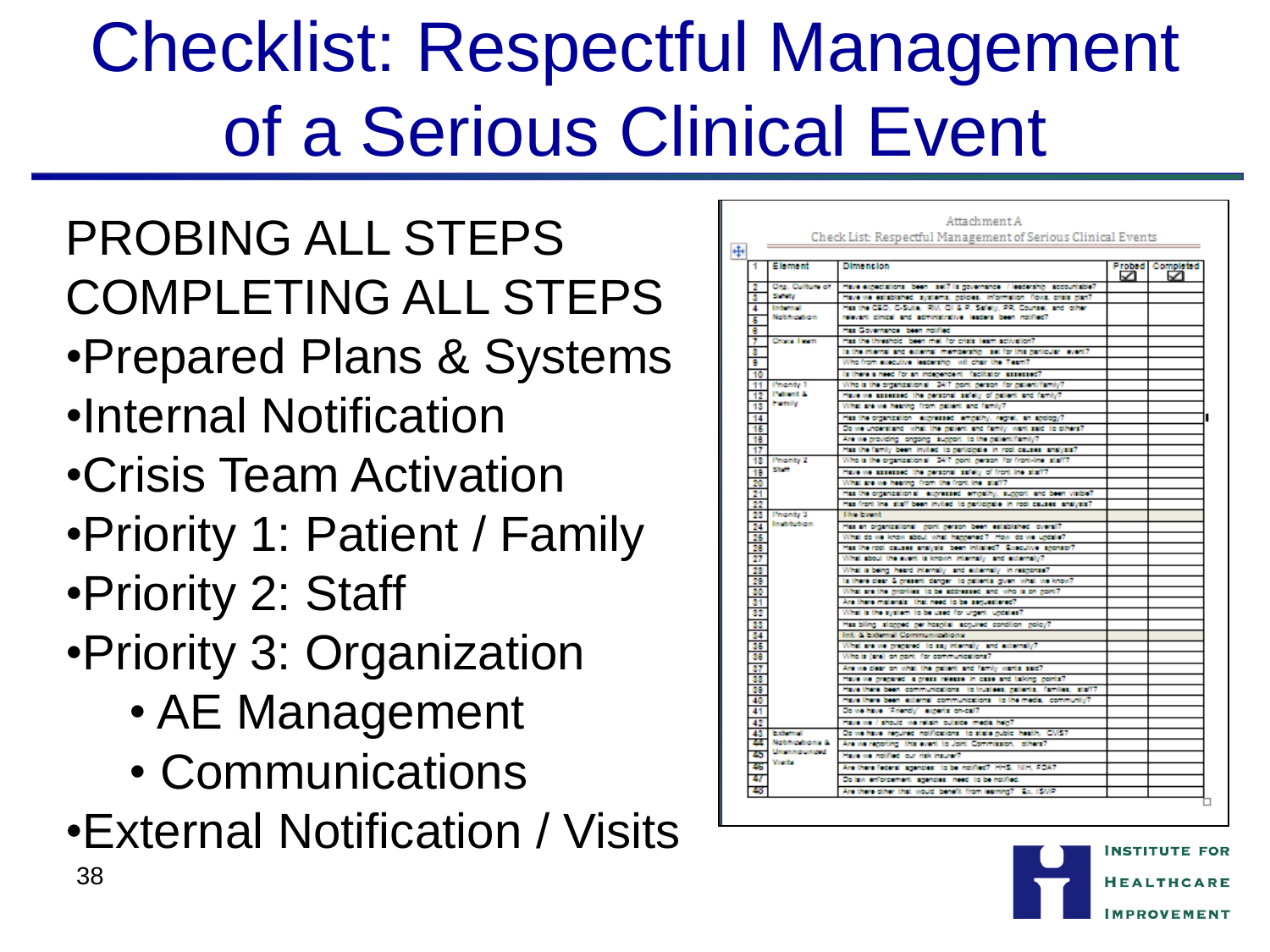### Work Plan: Respectful Management of a Serious Clinical Event

Appendix B: Respectful Management of Serious Clinical Events Work Plan: Elements, Dimensions, and Milestones

| I CAR.   | Α                                       | в                                                |                | D                                                      | F                              | г                                 | G               | н                                                              |
|----------|-----------------------------------------|--------------------------------------------------|----------------|--------------------------------------------------------|--------------------------------|-----------------------------------|-----------------|----------------------------------------------------------------|
|          | Element                                 | <b>Dimension</b>                                 | Pre-           | First                                                  | <b>First Dav</b>               | First                             | First           | <b>Activities After First</b>                                  |
|          |                                         |                                                  | Evrent         | Hour                                                   |                                | Week                              | Month           | Month                                                          |
| -2       | Org. Culture                            | Governance and Leadership                        |                | Trust, Resnect, Human Rights, Forgiveness, Regentance. |                                |                                   |                 | Learning and improvement                                       |
| -31      | of Safety                               | <b>Procedure</b> , Policy/Procedure.             | Annoone:       | Assembl                                                | Annotate:                      | Annotate:                         | Annotate:       | <b>Revise</b>                                                  |
| 4        | Internal                                | lows, Cript<br><b>Ta</b><br><b>Ball</b>          | Leaning        | ÷.<br>Activated                                        | Engaged &                      | Engaged                           | Engaged &       | Learning and improvement                                       |
| 5        | <b>Notification</b>                     | atlent 3 <mark>t</mark> ety.<br><b>Joe</b> Isel, | Sivisbern      |                                                        | <b>Mislible</b>                | & Visible                         | <b>Mislible</b> |                                                                |
|          |                                         | ommund                                           |                |                                                        |                                |                                   |                 |                                                                |
| 6        |                                         | <b>Covremience</b>                               |                | Pending                                                | Activated                      | Undated                           | Undated         | Learning and improvement                                       |
| 7        | Crisis Team                             | Threshold Met for Activation                     | Plan           | Activated                                              | Meeting                        | Schedule                          | <b>Schedule</b> | Stand Down with Plan                                           |
| 8        |                                         |                                                  | Plan           | Activated                                              | <b>Refine</b>                  | <b>Refine</b>                     | Undated         | Formal detailet                                                |
| -9       |                                         |                                                  | Plan           | Act<br><b>Richard</b>                                  | Feding                         | Choolna                           | Ongolng         | <b>Revise plan</b>                                             |
| -10      |                                         |                                                  | $\blacksquare$ | <b>THE MAIL</b>                                        | $\blacksquare$<br>Æ            | Cangoding                         | Choolna         |                                                                |
| -11      | <b>Priority 1</b>                       | Ngrejer<br>1919 – II<br>1919 – III<br>1919 – III |                |                                                        | Ā<br>Est                       | <b>FOR EXCITE</b>                 | <b>Formont</b>  | To resolution and learning.                                    |
| 12       | Patient &                               |                                                  |                |                                                        | $\overline{\phantom{a}}$       | Undate:                           | Undate:         | Including any external                                         |
| 13       | Family                                  | Headtha Wind                                     |                |                                                        | <b>Formont</b>                 | <b>Formont</b>                    | Report          | professional or judicial actions                               |
| 14.      |                                         | Empethy/Apology Extended                         |                |                                                        | Recipet                        | <b>Report</b>                     | <b>Report</b>   |                                                                |
| - 15     |                                         | <b>So They Went Sold</b>                         |                |                                                        | Fichabilish                    | Undertake                         | Undate          |                                                                |
| 16       |                                         | <b>ANDA VEREE SE</b>                             |                |                                                        | <b>Calleng</b>                 | <b>Report</b>                     | Research        |                                                                |
| 17       |                                         | <b>The Contract of Second</b>                    |                |                                                        | Activated                      | <b>Invited</b>                    | Committee:      |                                                                |
| -18      | <b>Priority 2</b>                       |                                                  |                |                                                        | Establish                      | <b>Respond</b>                    | <b>Respond</b>  | To resolution and learning.                                    |
| 19       | Staff                                   | Personal Safety                                  |                |                                                        | <b>Assess</b>                  | <b>Umdabe</b>                     | <b>Undeter</b>  | including recognition of the<br>efforts of staff resolution of |
| 20       |                                         | <b>Headno What</b>                               |                |                                                        | <b>Remont</b>                  | <b>Remont</b>                     | <b>Formont</b>  | any external professional or                                   |
| 21       |                                         | Choolne Support & Visibility                     |                |                                                        | Ciffer                         | <b>Formont</b>                    | <b>Respond</b>  | ludicial actions.                                              |
| -22      |                                         | Root Causes Analysis                             |                |                                                        | <b>Arthursted</b>              | Invited                           | Complete        |                                                                |
| 23       |                                         | Participant<br>The Front                         |                |                                                        |                                |                                   |                 |                                                                |
| 24       | <b>Priority 3</b><br><b>Institution</b> | Who's on Point                                   |                |                                                        | Fichaldlich                    | Ultradiction                      | Unidiate:       | Revise plan                                                    |
|          |                                         |                                                  |                |                                                        |                                |                                   | <b>Formont</b>  |                                                                |
| 25<br>26 |                                         | William hardcomedi<br>RCA and Executive Sconsor? |                |                                                        | <b>Foestword</b><br>Ar flywhed | <b>Formont</b><br><b>Progress</b> | <b>Complete</b> | Learning and improvement<br>Closed all risk reduction itens.   |
| -27      |                                         | Who Knows What                                   |                |                                                        | <b>Report</b>                  | <b>Respont</b>                    | <b>Respond</b>  |                                                                |
|          |                                         |                                                  |                |                                                        |                                |                                   |                 | Learning and improvement                                       |
| 28       |                                         | Hearing What<br>Patient Clear & Present          |                |                                                        | <b>Bernet</b>                  | <b>Biggerord</b>                  | <b>Bienard</b>  | Learning and Improvement                                       |
| 29       |                                         | <b>Donger</b>                                    |                |                                                        | <b>Charge</b>                  | <b>Brendt</b>                     | <b>Birmont</b>  | Learning and Improvement                                       |

39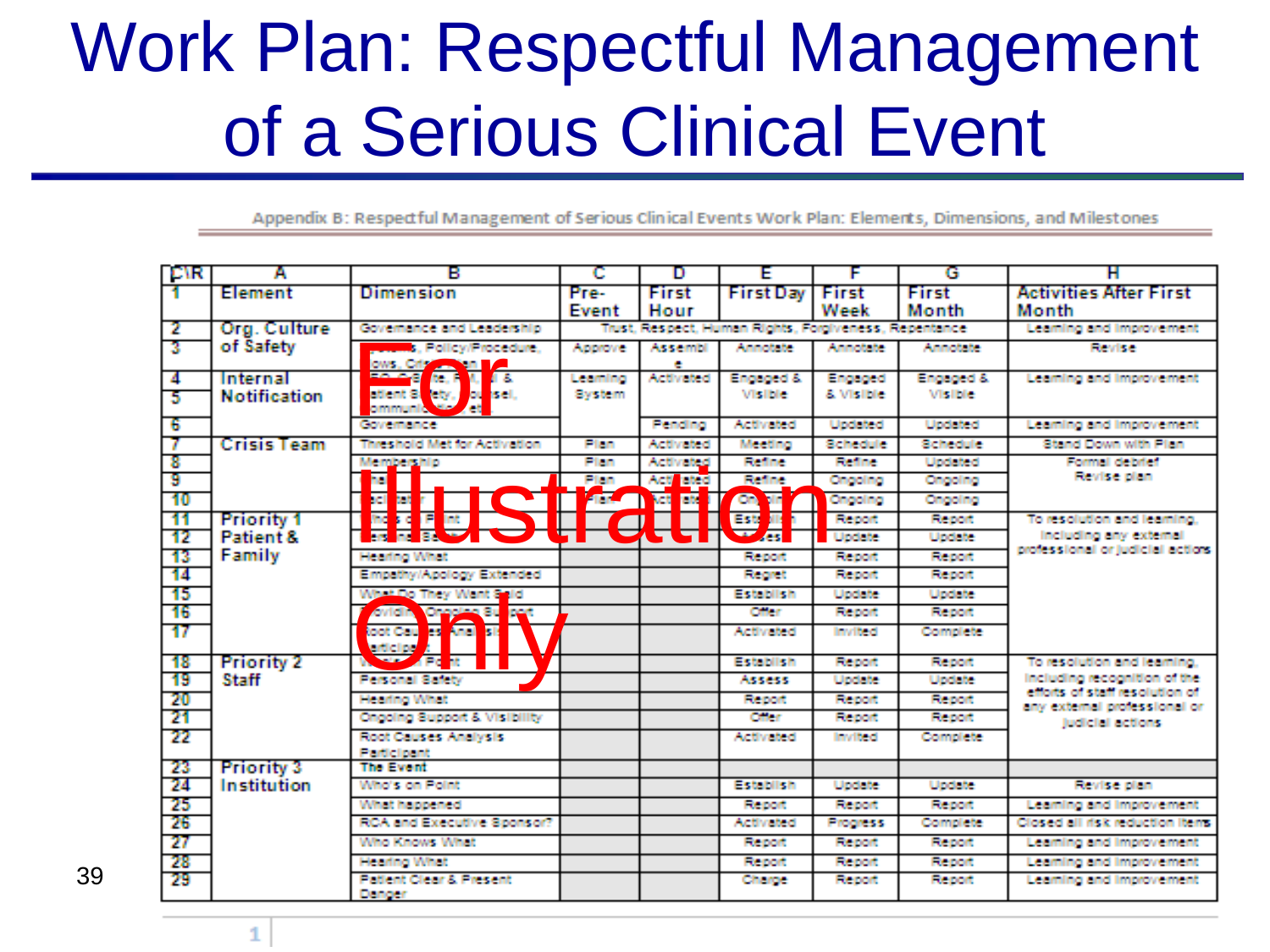

"If you take my pen and say you are sorry, but don't give me the pen back, nothing has happened."

*Bishop Desmond Tutu*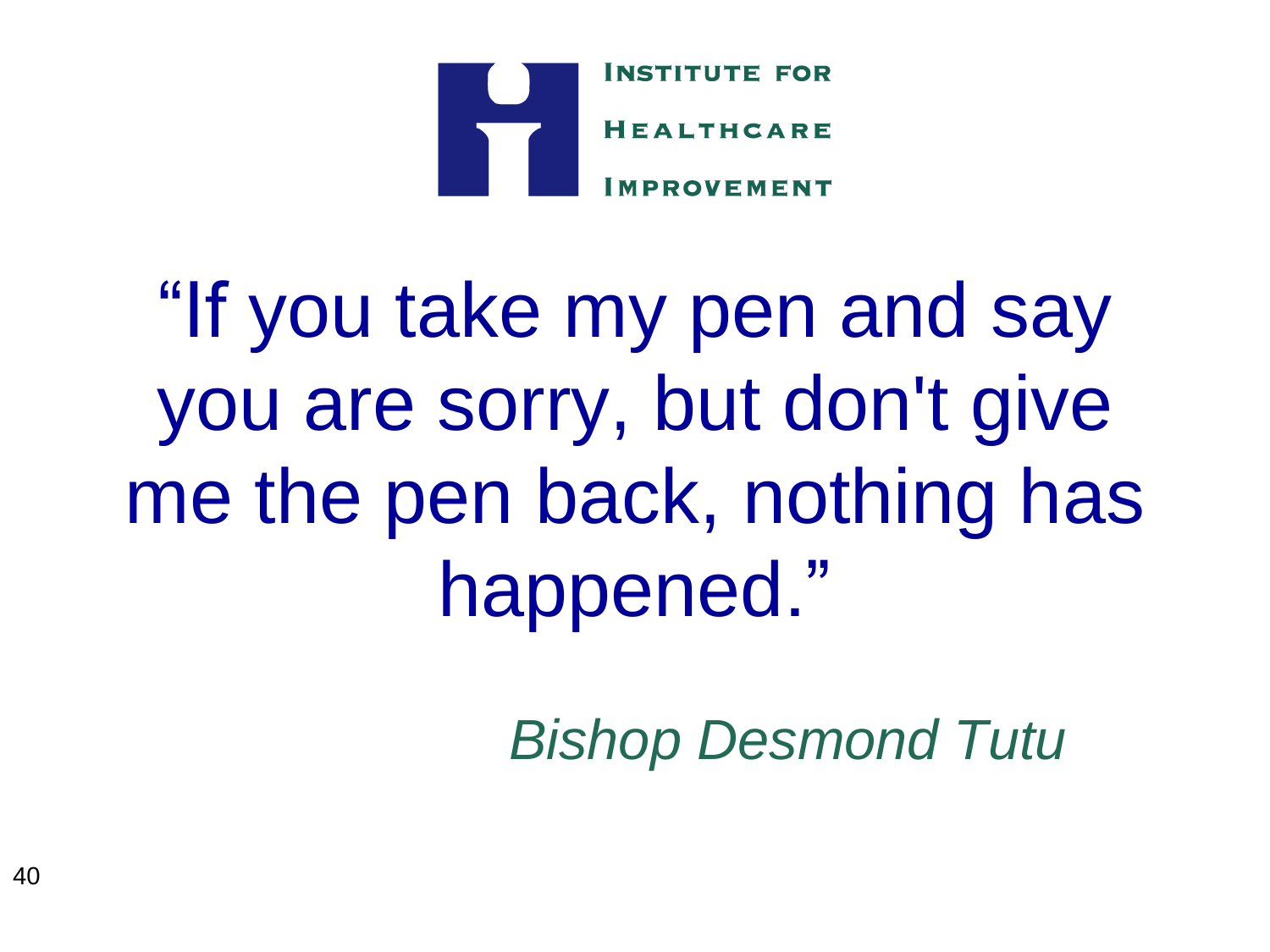## Reimbursement and **Compensation**

- Reimbursement
	- ─ Service Recovery
	- ─ Out of pocket expenses
	- ─ Examples: COPIC & Coverys" (formerly ProMutual Group)
- Compensation
	- ─ Financial remedy for avoidable loss
	- ─ Healthcare organization actively involved
	- ─ Examples:
		- Early: VA Lexington and University of Michigan
- Innovators: Veterans Health System, Stanford, 41 CRICO, KP, many more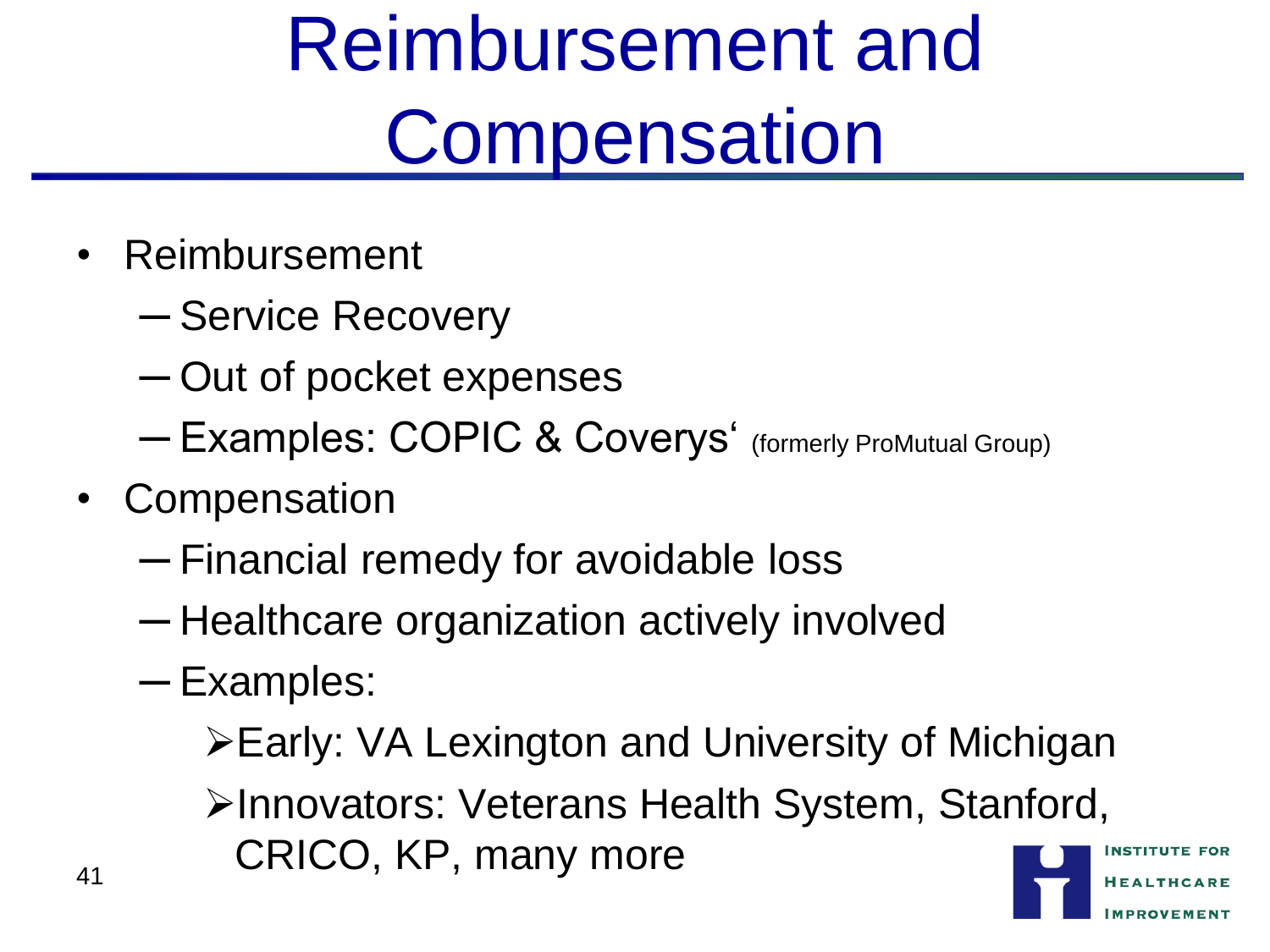### Communicating Around Errors that Happened Somewhere Else

- Patients and families needs for respectful treatment should be at the forefront.
- Patients and families should not bear the burden of being fact finders for information about potential problems
- When providers have serious concerns, a responsibility exists to proactively and thoughtfully explore while avoiding a rush to judgment.
- Institutions should develop supports to assist in preparing for conversations and for unbiased investigations in collaboration with other institutions to investigate and resolve quality of care concerns
- Organizations must promote learning for the future with a culture of collective accountability

42 Thomas Gallagher MD, Talking with Patients about Other Healthcare Workers' Errors: Ethical, Legal, Practical Considerations. 2008 Grant Greenwall Foundation

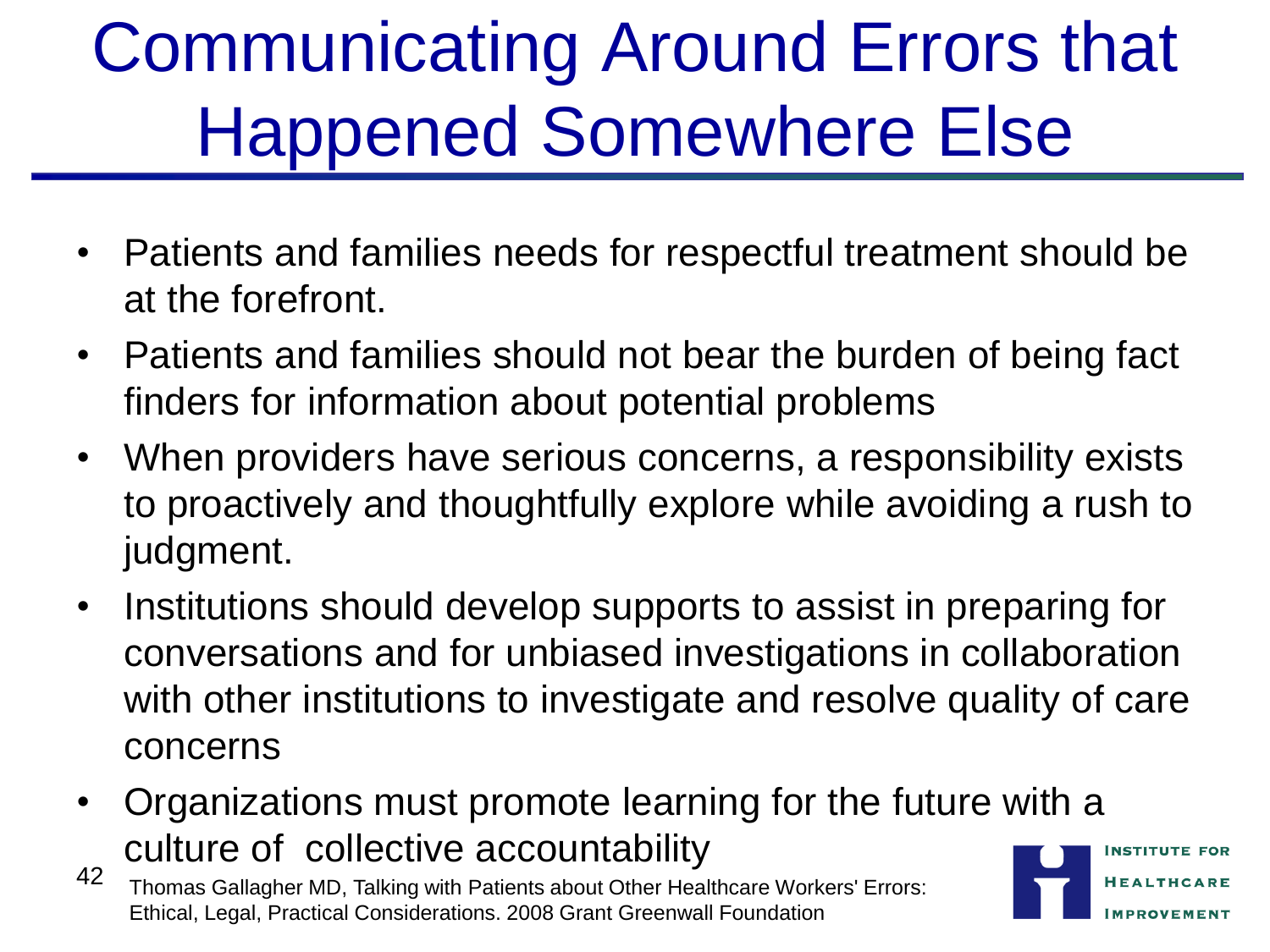

## Supporting Organizations Dealing with Serious Clinical **Events**

*Offer support, a helping hand, counsel to others dealing with tragic events and crises.*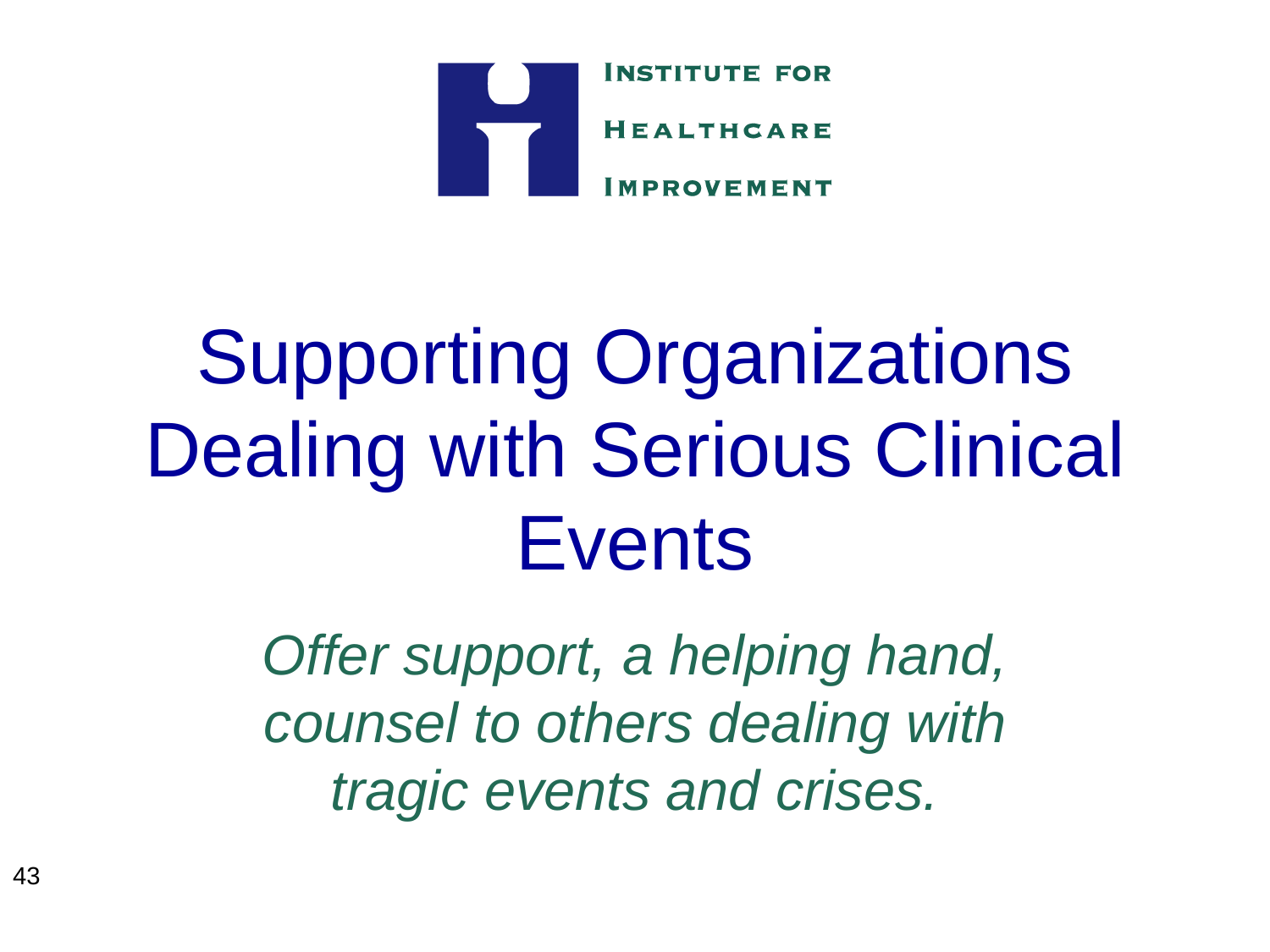

## Learning From Events In Other Organizations: Could It Happen Here?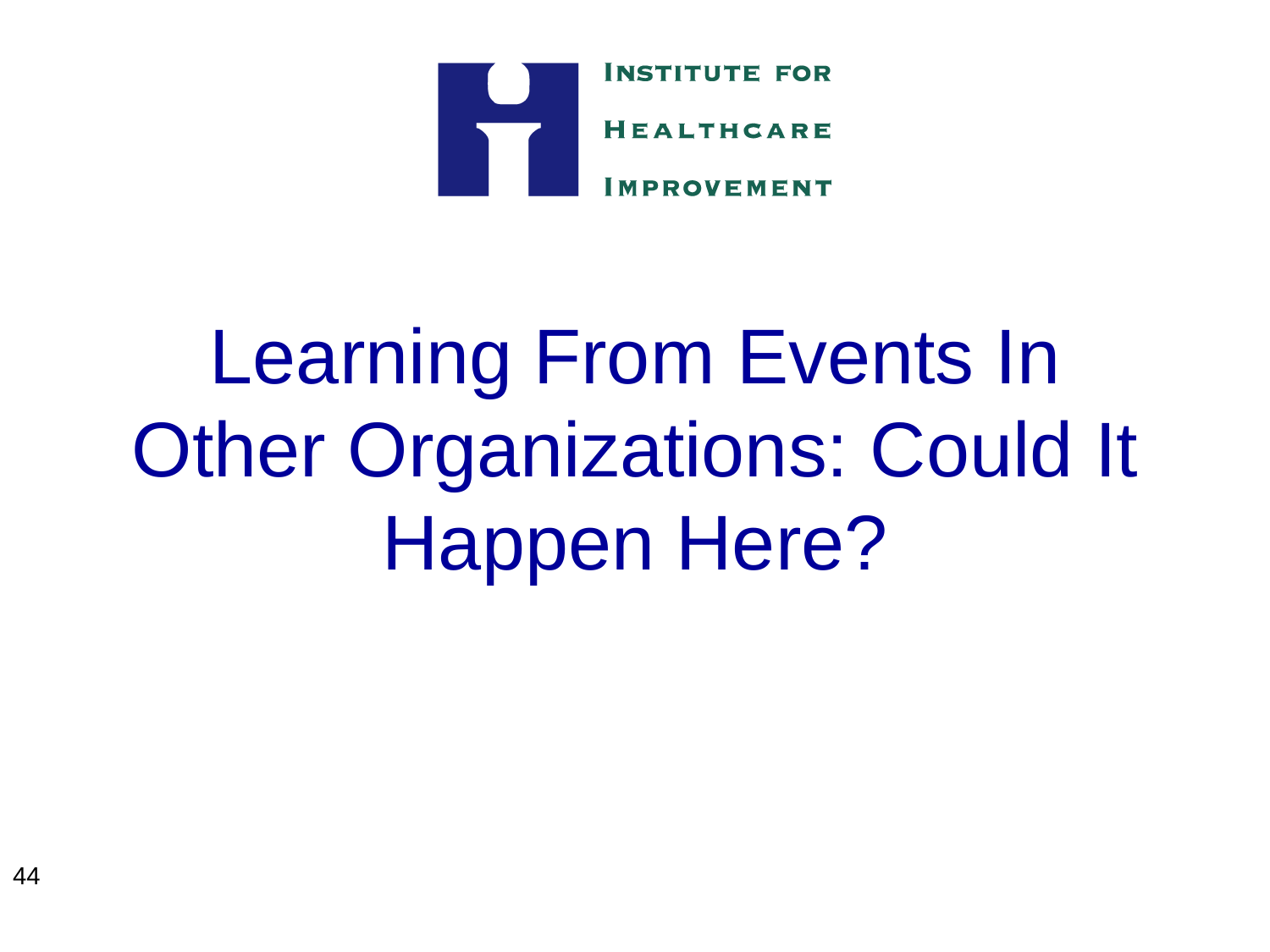An IHI Resource Center *Leadership Response to a Sentinel Event: Respectful, Effective Crisis Management*



*"In the aftermath of a serious adverse event, the patient/family, staff, and community would all say, "We were treated with respect.""*

**<http://tinyurl.com/IHIEffectiveCrisisMgmt>**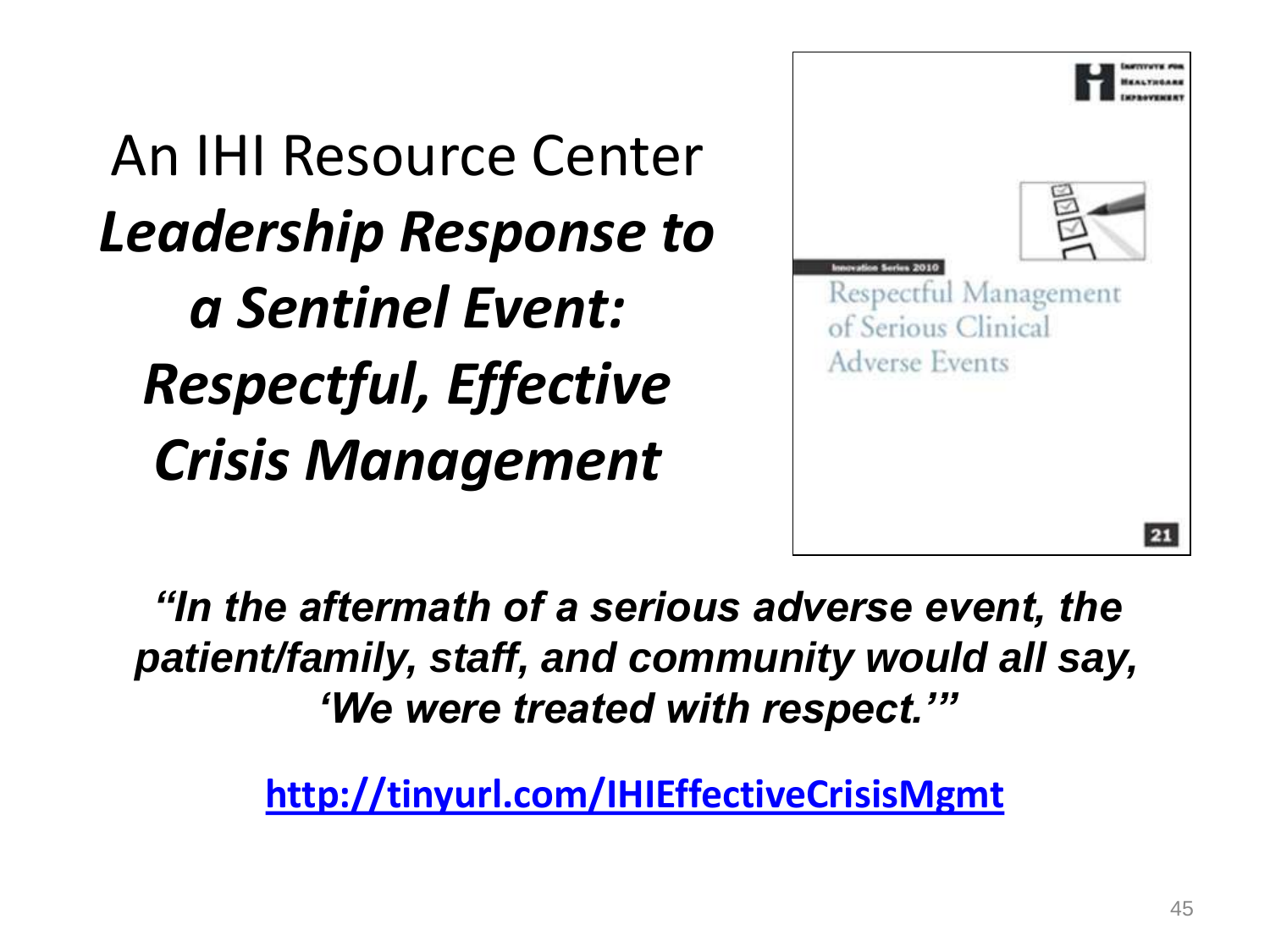

# **"***When something goes wrong it is how the organization acts that redefines and reshapes the culture.***"**

*J. Clough, Mt. Auburn Hospital*